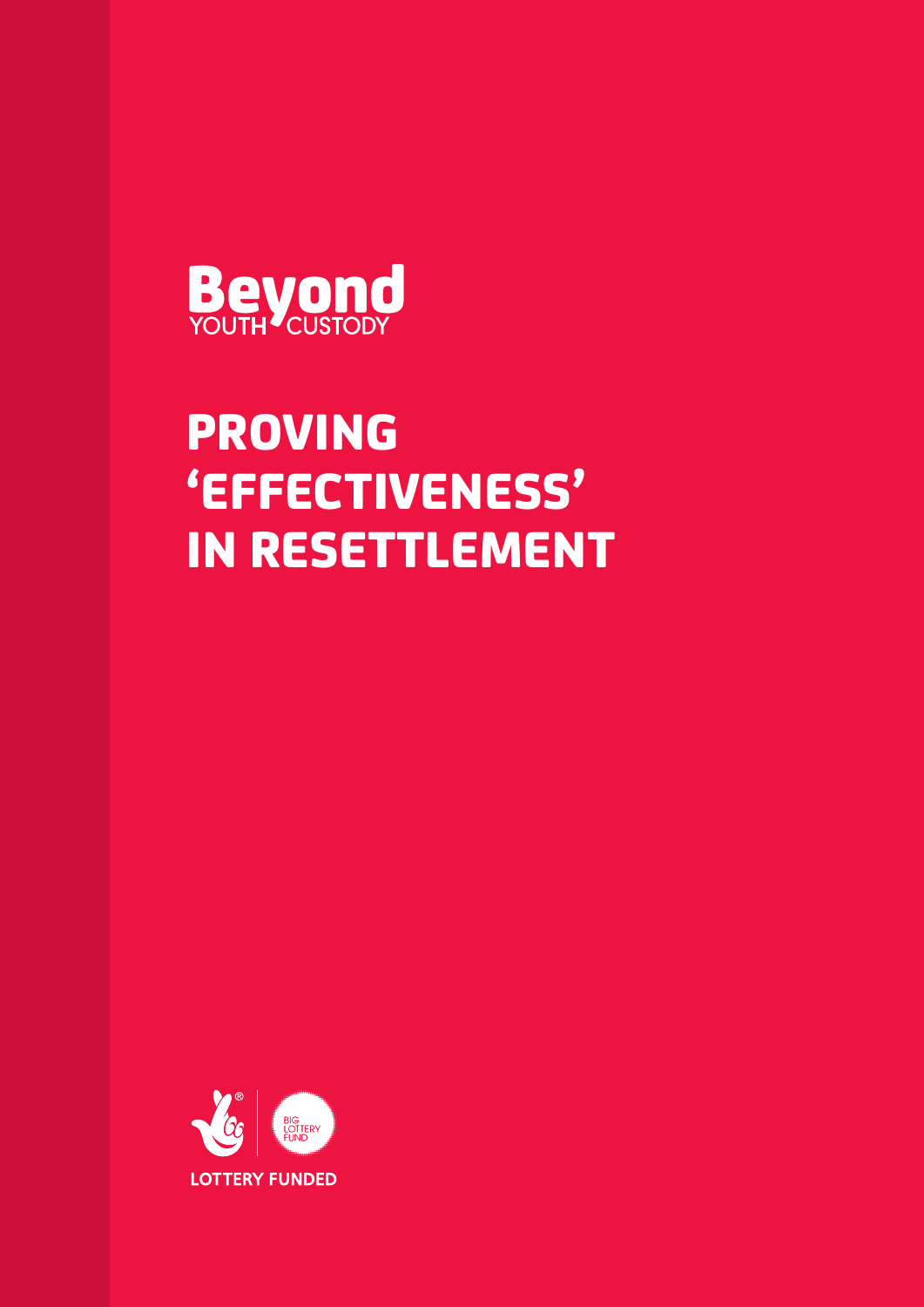2| **Proving 'Effectiveness' in Resettlement**

### **Contents**

| 1 | <b>Introduction</b>                             | 3  |
|---|-------------------------------------------------|----|
| 2 | <b>Glossary</b>                                 | 4  |
| 3 | <b>Abbreviations</b>                            | 4  |
| 4 | What counts as evidence of effectiveness?       | 5  |
| 5 | <b>Measuring service effectiveness</b>          | 8  |
| 6 | <b>Why prove effectiveness</b>                  | 9  |
| 7 | <b>Assessing effectiveness - key approaches</b> | 10 |
|   | Evaluation 10                                   |    |
|   | Theory of change 11                             |    |
|   | Outcome frameworks 12                           |    |
|   | The cost-benefit approach 14                    |    |
|   | Complimentary methods 15                        |    |
| 8 | The challenges in measuring effectiveness       | 15 |
| 9 | What has been learnt from Phase 1 activities?   | 16 |
|   |                                                 |    |

10 Conclusion 18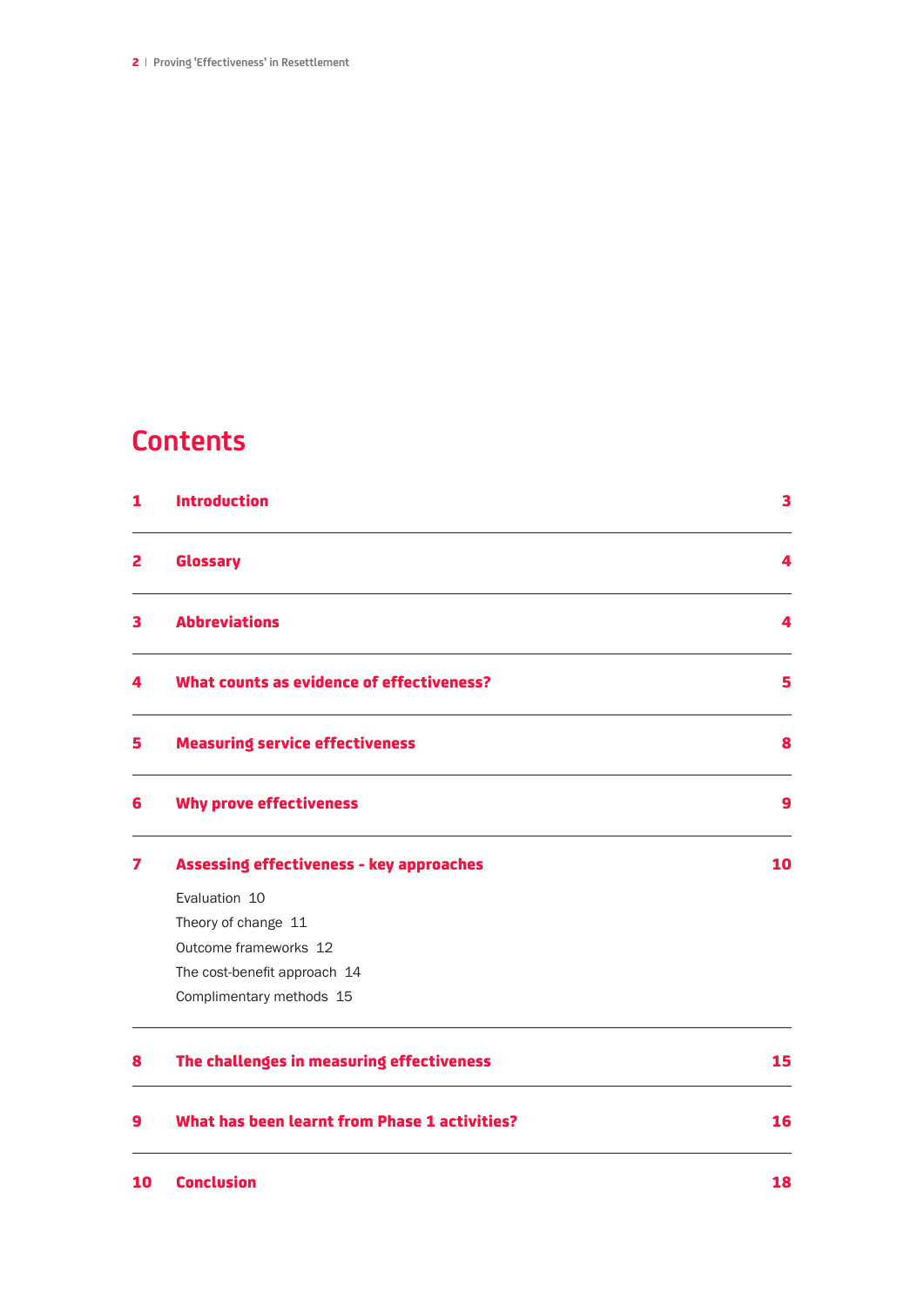### **Glossary**

- INPUTS The resources invested, staff, time, buildings etc
- **OUTPUTS** Products, activities etc, as a result of the inputs
- **OUTCOMES** Changes that occur during a person's engagement in a programme or receipt of an intervention
	- PROXIMAL and DISTAL outcomes These terms have emerged from the medical community with 'proximal' referring to short-term consequences and 'distal' to longterm consequences
	- INTERIM or INTERMEDIATE outcomes those achieved on the journey to full resettlement e.g. improved family relationships, reduced use of substances, engagement in activities/ETE, maintaining stable accommodation.
- IMPACTS Longer-term changes which are a result of the intervention
- **INDICATOR** A measurable outcome i.e. how long a tenancy has been maintained
- **STAKEHOLDER** Any group or individual who can affect or is affected by the intentions or achievement of the organization's objectives' (Freeman 1984).

NOTE: The terms 'impact' and 'outcome' are often used interchangeably. Both refer to the consequences or aftereffects of the inputs, however outcomes are normally seen to be the more immediate consequences whilst impact has a longer-term dimension.

## **Abbreviations**

- BYC Beyond Youth Custody
- **CQC** Care Quality Commission
- **CRC** Community Rehabilitation Company
- **EBP** Evidence-based practice
- **FTE** First time entrants
- **HMIP** Her Majesty's Inspectorate of Prisons
- **IOMI** Intermediate Offender Measurement Instrument
- **MoJ** Ministry of Justice
- NAYJ National Association of Youth Justice
- **NOMS** National Offender Management Service
- OBPM Outcomes-based performance management
- **PYD** Positive youth development
- **RTC** Randomised Control Trial
- **ToC** Theory of Change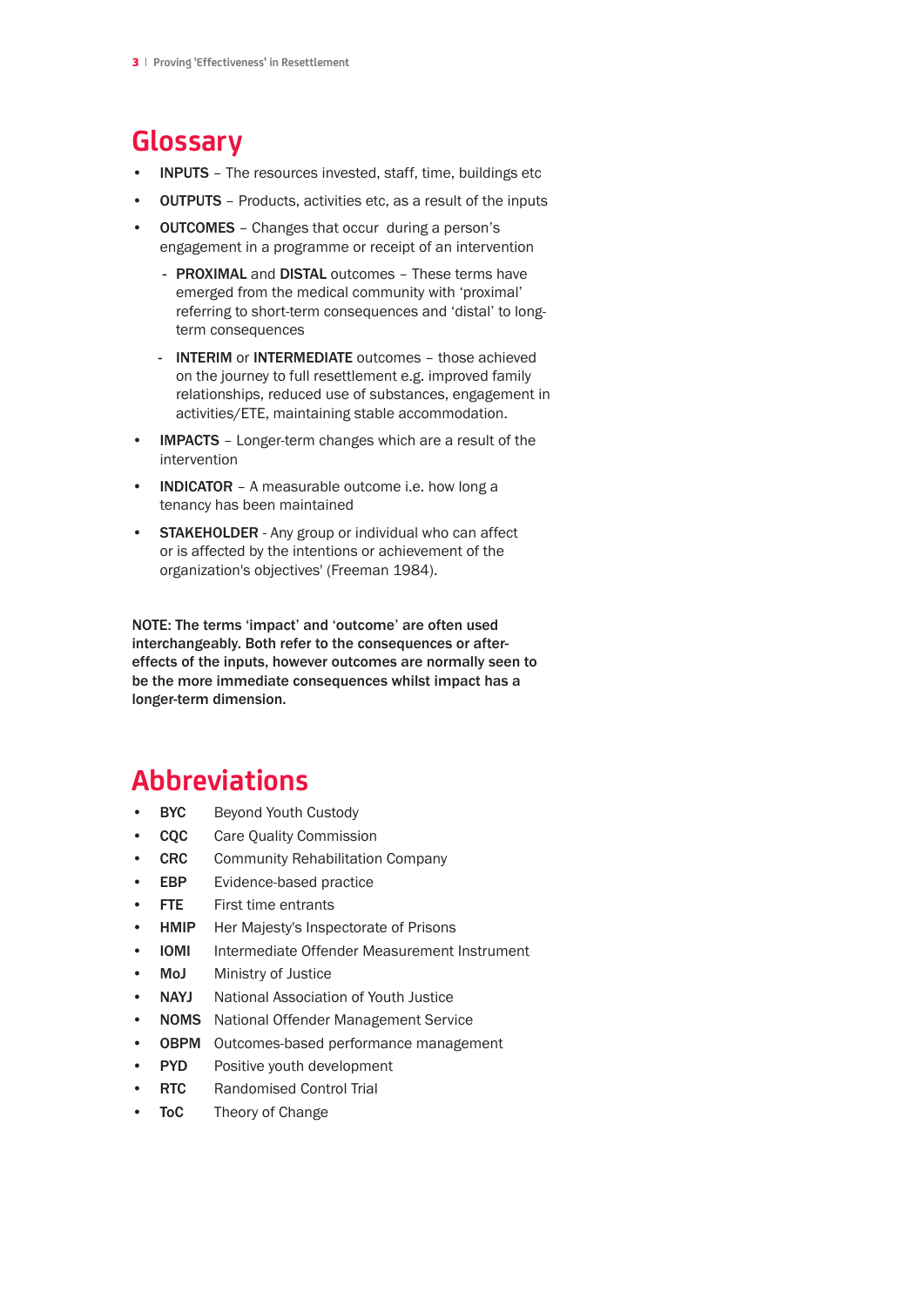# **Introduction**

Beyond Youth Custody (BYC) has published a number of research reports and practitioner's guides that draw upon the best evidence available to describe, support and encourage good practice in resettlement services for young people in England and Wales. A number of consistent messages derived from this work over the last three years led to the following description of what constitutes 'effective' resettlement for young people:

Effective resettlement is a process that enables a shift in a young person's identity, moving them away from crime towards a positive future. (p.8)

In order to achieve this, three underpinning and widely accepted principles were identified as essential in BYC's 'Effective resettlement of young people' report (Goodfellow et al, 2015):

- 1. The coordination of services
- 2. Engaging the young person for positive change
- 3. Continuous service focussed on resettlement

As BYC enters its final phase it is important to capture how organisations provide 'effective' resettlement services and, more importantly, describe their success. It is hoped that by exploring these issues a clearer picture will emerge which will support, extend and share good practice, generate practice-based evidence of impact, and help the development of commissioning frameworks; all of which, it is hoped, will support the young person's shift in their identity and away from crime.

This report aims to explore the different ways 'effectiveness' is measured among stakeholders involved in the resettlement of young people. Specifically, how these 'indicators' or 'outcomes' shape the priorities for resettlement services and provide evidence of the value and impact of the work that they undertake for commissioners and policy makers, as well as society more generally.

It is drawn from the combined knowledge of the BYC team, who have spent many years researching and writing about issues associated with effective outcomes generated by interventions with offenders. Additionally, to augment our understanding and focus more specifically upon the issues of measuring effectiveness, a number of fact-finding activities were undertaken in the autumn of 2015.

These activities were:

- 1. A brief literature review that considers the various ways in which social impact is being measured across social policy more widely and, in particular, the youth justice sector's response to evidencing their success in service delivery.
- 2. A workshop with practitioners at the National Association of Youth Justice (NAYJ) conference (October 2015), co-facilitated with two young men from Safe Hands, Liverpool which considered a) the difficulties in measuring success, b) what success looks like/what factors lead to successful resettlement.
- 3. An enquiry via Youth in Focus (YiF)\* projects to explore the different ways successful resettlement is described and reported.

\*Youth in Focus (YIF) is a Big Lottery Funded programme, which aims to support vulnerable young people through changes in their lives. Alongside BYC, YIF funded 15 service delivery projects across the country to work with young people leaving custody.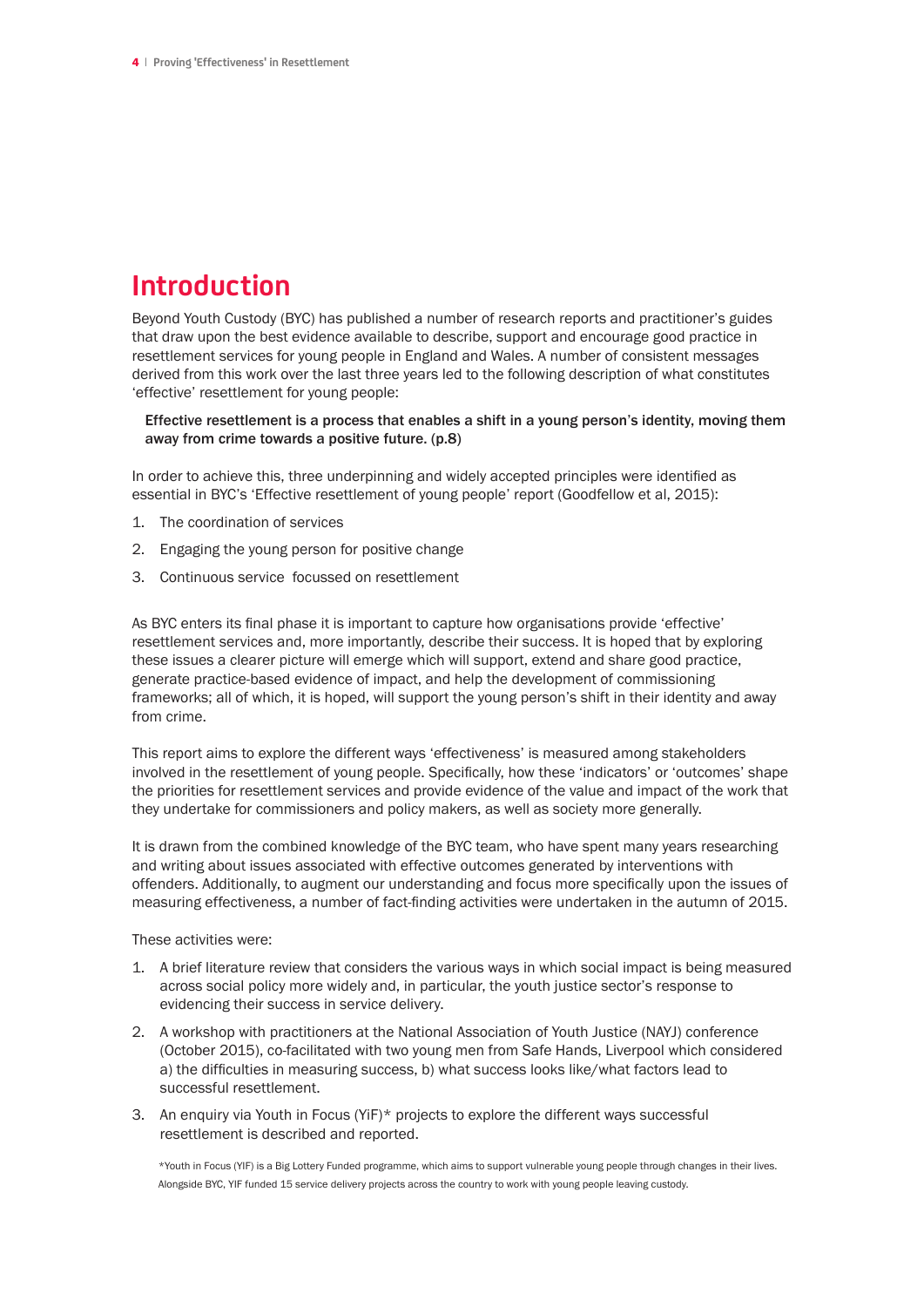### **What counts as evidence of effectiveness?**

The government's emphasis on 'best evidence' of 'what works' has become embedded across various professions in recent years, and the criminal justice system is no exception. The 'evidencebased' movement gathered significant momentum in the healthcare profession in the early 1990s; as a discipline of medicine, evidence-based practice (EBP) was coined as a term by a group at McMaster University in Canada in 1992 and quickly acquired international recognition, becoming the new medical orthodoxy (McIntosh 2010). However, the origins of the 'what works' paradigm in social policy is more generally traced back to the work of Donald Campbell in the 1960s and 1970s and in particular his seminal paper, The Social Scientist as Methodological Servant of The Experimenting Society (1973).

The predominant view within the 'what works' paradigm is that the best quality evidence of effectiveness is generated by undertaking randomised controlled trials (RCTs), which are regarded as being the 'gold standard' not only for medical research, but for social research as well. Indeed, the so-called Maryland Scale, usually used in meta-analyses and systematic research reviews, ranks evaluation research studies by the extent to which they approximate a full RCT. However, while RCTs do have the advantage of being able to demonstrate that particular changes are not simply due to chance, they have also been criticised for not giving sufficient attention to complex contextual factors, and there is a continuing debate about whether a prioritisation of RCTs really can advance understanding of complicated social and individual change (McIntosh 2010).

Cartwright (2007: 4), for example, concludes:

#### "… to draw causal inferences about a target population, which method is best depends case-bycase on what background knowledge we have or come to obtain. There is no gold standard."

Although gaining momentum, the use of RCTs in social research is highly problematic; particularly as debates about what constitutes good quality evidence about impacts and effectiveness are on-going. The attraction of randomisation is that it appears to be a simple method of deducing replicable conclusions but, for Goldstein (2002), it leads to erroneous conclusions that do not take the underlying complexity of modelling into account.

In the youth justice system as a whole, there is clear direction on what counts as success and how this evidence can be captured. Section 37 of The Crime and Disorder Act (1998) made clear that the statutory aim of the youth justice system is to prevent offending (and reoffending) by children and young people. Additionally, the system is judged upon the priorities of (i) reducing first time entrants (FTEs) into the system, established in 2008 and (ii) reducing the number of children in custody, introduced in 2010. Both (i) and (ii) have achieved a considerable level of success but, while offending has reduced, reoffending rates remain disappointing.

While the ever-reducing number of both first time entrants and children and young people in custody is warmly welcomed across the sector, a reduction in reoffending rates remains a tougher nut to crack. Ministry of Justice (MoJ) statistics confirm that, in the year ending 2013, 37.4% of children who received a substantive disposal reoffended within 12 months, an increase from 33.4% in 2002.<sup>1</sup>

Most significantly, more than two-thirds of children reoffend within 12 months of release from secure institutions. Reoffending rates are also substantially higher amongst young adults in the criminal justice system than older adult offenders (Bateman and Hazel, 2013). This view is supported by the latest figures below (Bateman 2015).

1 Ministry of Justice (2015) National Analysis of Reoffending Data, for those aged 10-17 Youth Justice Board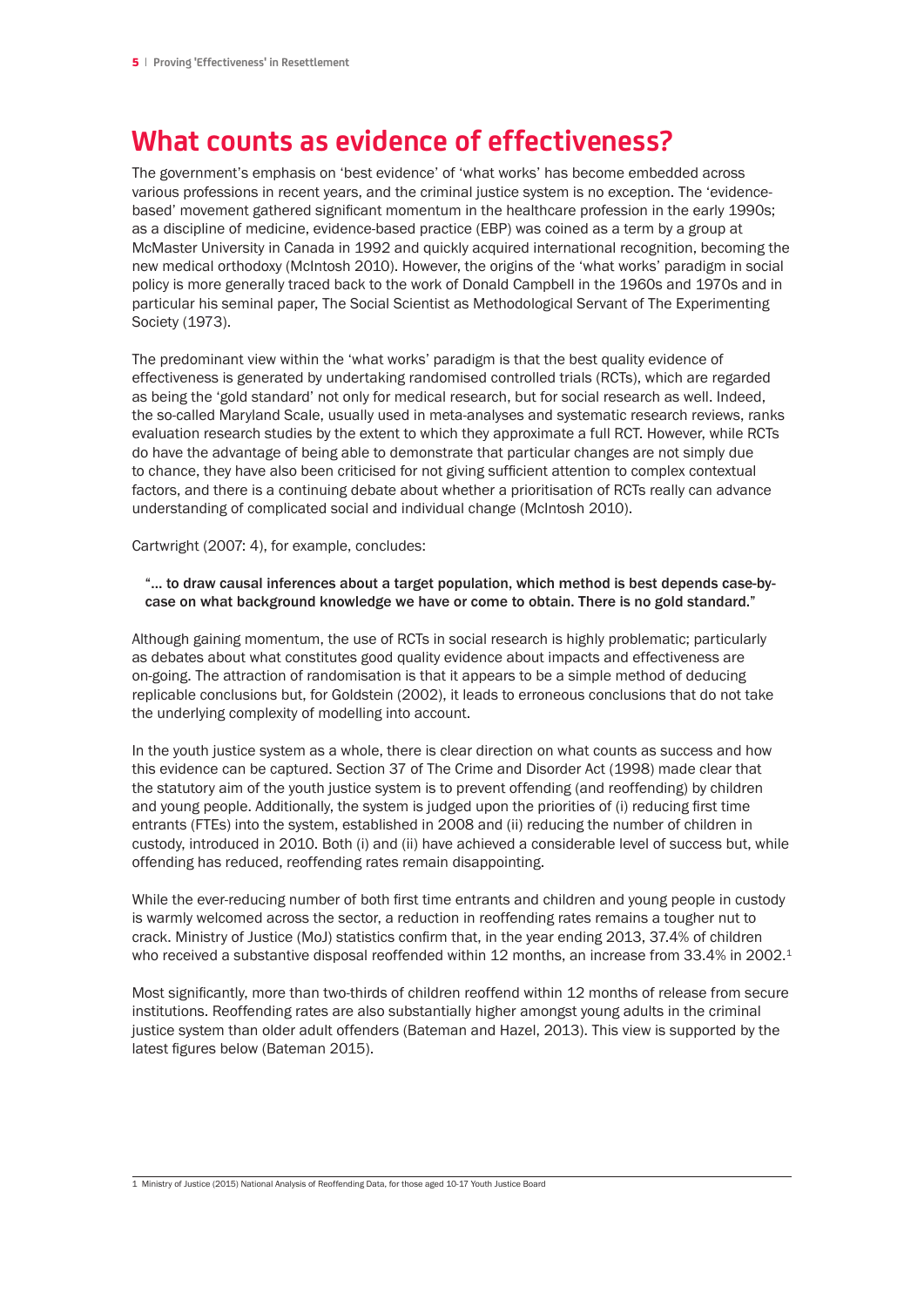#### Table 1:

| Proven rates of reoffending by type of disposal - 12 months ending September 2008 and 2013 |  |  |  |  |
|--------------------------------------------------------------------------------------------|--|--|--|--|
|                                                                                            |  |  |  |  |

| <b>Disposal</b>        | Percentage reoffending within 12 months |                   |  |  |  |
|------------------------|-----------------------------------------|-------------------|--|--|--|
|                        | Year to Sept 2008                       | Year to Sept 2013 |  |  |  |
| Pre-court disposal     | 24.8%                                   | 28.3%             |  |  |  |
| First tier sentence    | 45.5%                                   | 44%               |  |  |  |
| Community sentence/YRO | 65.9%                                   | 64.5%             |  |  |  |
| Custody                | 72.8%                                   | 66.5%             |  |  |  |
| All                    | 32.9%                                   | 37.4%             |  |  |  |

The two targets – reducing FTEs and falling rates of recidivism – are accordingly in tension. The more successful an individual Youth Offending Team (YOT) is in reducing FTEs, the more difficult it will be for that service to demonstrate falling rates of recidivism, and vice versa. According to Bateman (2015), it is almost certainly this tension that accounts for the slight rise in the overall rate of youth reoffending.

Recidivism is an easy and cost-effective measure which resonates with those members of the public and policy makers concerned with crime rates. Although such approaches frequently reflect a deficitbased model, the value of including measures of reoffending as an outcome remains pertinent when trying to understand more about the effectiveness of interventions made. It may also offer an insight into whether those who leave custody go on to lead crime free lives, but it does not investigate whether these lives are indeed productive or demonstrate pro-social behaviours (Peters and Myrick, 2011; McNiell et al, 2012).

Data on recidivism is only collected over a one-year period. This is problematic in itself, as BYC shows that relationships of trust, and lengthy and consistent engagement, are often required to produce and prove successful outcomes, particularly with young people that have multiple needs. However, short-term interventions can be extremely effective and should not be excluded. This data also cannot account for the many young people transitioning into adulthood, moving on with their lives and thereby not remaining in regular contact with projects. Fortunately, recognition of the value of a longer-term perspective when considering the effectiveness of resettlement services appears to be emerging - for example, see NOMS Commissioning Intentions from 2014.<sup>2</sup>

Professionals in the youth justice system consider the binary focus on short-term reoffending rates to be an unhelpful indicator. Indeed, to view reoffending measures as just one aspect of far more complex lives which need to be supported is deemed more helpful. For specific examples of this complexity, see BYC's report 'Resettlement work with young people: Using individual case studies to assess costs and benefits'. Additionally, the report by Clinks (2013) 'What does good rehabilitation look like?' cited the following example, extracted from the MoJ's Offender Management Community Cohort Study (OMCCS) to illustrate the 'highly complex and daunting set of disadvantages' and 'direct and indirect discrimination':

'Sixty-five to seventy percent of young people in youth custody have experienced a traumatic brain injury; 51% have come from unsuitable accommodation; 43-57% have dyslexia; 44% of young women and 30% of young men have been in care at some point; 34% are from a Black, Asian or minority ethnic (BAME) group; 23-32% have a learning disability.'

(Frazer et al, 2013: 4)

<sup>2</sup> https://www.gov.uk/government/uploads/system/uploads/attachment\_data/file/280922/commissioning-intentions-2014.pdf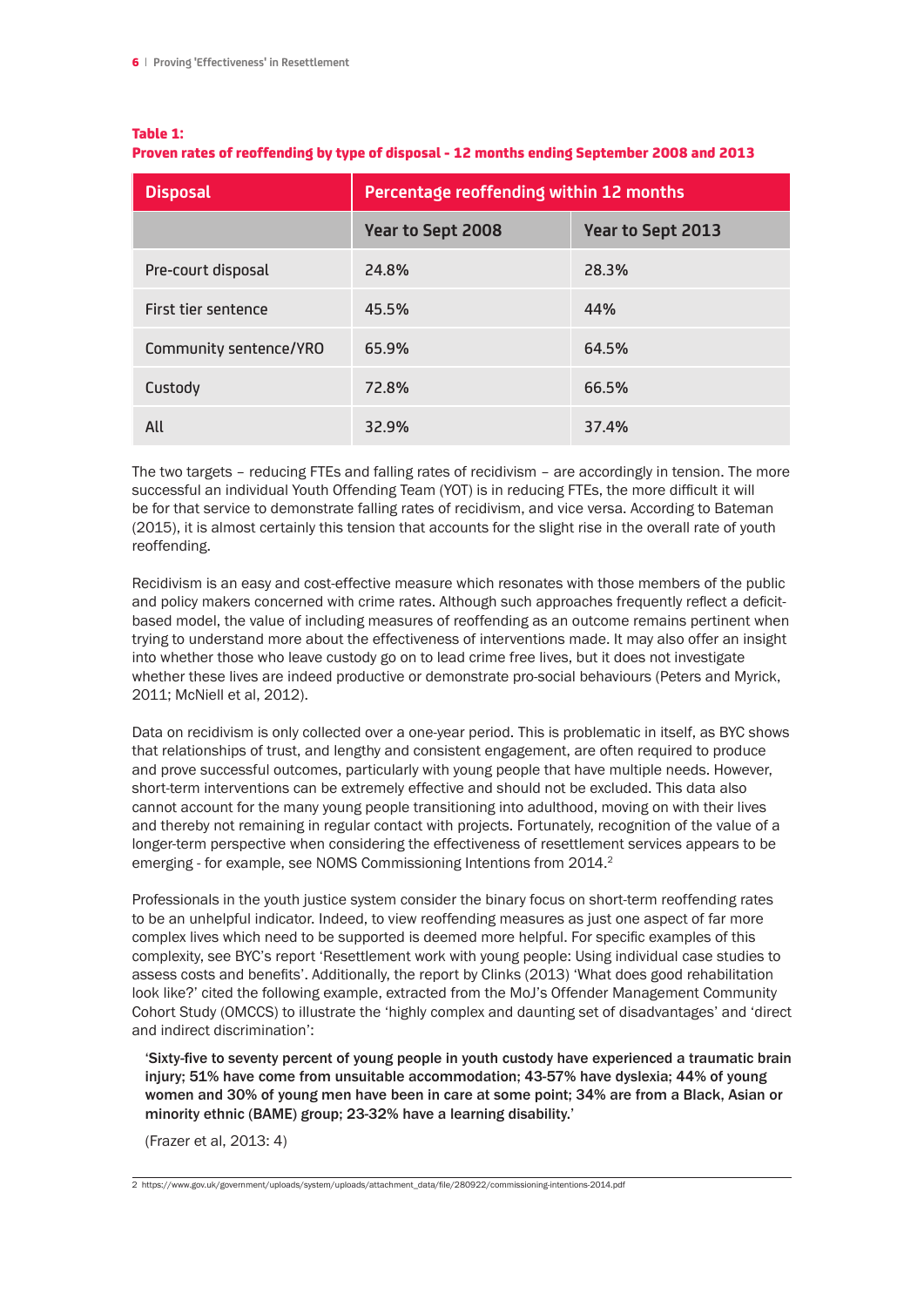For many working within the system, there is increasing pressure to focus energy on meeting the targets mentioned on page 3; the compelling evidence of the negative consequences of a young person's contact with the criminal justice system means that for many practitioners there will be an inclination to prioritise the FTE measure over recidivism.

Consequently, reoffending cannot accordingly be considered a reliable indicator of YOT performance. Indeed, it has been suggested that due to the more entrenched patterns of offending amongst those in custody now compared to their counterparts prior to 2008, a rise in reoffending rates is an inevitable outcome (Bateman 2015).

Also, such a focus on reoffending does not allow for the 'zig-zag' process of desistance. Increasingly desistance theorists talk of a 'primary' and 'secondary' desistance. 'Primary' being where there is a gap in reoffending and 'secondary' being more akin to a shift in identity and fuller integration back into society. For secondary desistance to be achieved, a highly individualised response is required and a number of factors need to be present, which include:

- An acknowledgement of the individual's maturation as opposed to chronological age
- Positive supportive relationships
- Development of a pro-social identity
- Maintenance of hope and motivation
- Strength-based approaches both personal and social capital
- Celebration and recognition of positive change

(McNiell et al, 2012)

The Youth Justice Board's (YJB) Reducing Reoffending Programme<sup>3</sup> is now in its third year. It was established to:

- 1. Help drive and support YOT efforts to reduce local reoffending rates
- 2. Develop a better understanding of the nature of reoffending and the drivers behind it

Seventy-five YOT partnerships now use the YJB toolkit. Preliminary findings suggest that the drivers behind progress in reoffending performance hinge on the following characteristics:

- Highly motivated and engaged staff groups who are aware of local reoffending performance data and accept that the prevention of offending and reoffending is the key business of the YOT
- The deployment of high quality assessment, planning and intervention processes. In particular, the quality of the relationship between practitioner and young person is deemed crucial, as well as the programmes of intervention being individualised and culturally and demographically sensitive
- The existence of wider partnership support and the availability of resources which enable access to a range of services, rather than maintaining YOT standalone projects e.g. parenting support. Further integration with children's services also allows for the opportunity to offer 'step-down' support to those who had come to the end of their formal YOT supervision but remained likely to reoffend
- Sufficient resources to meet minimum standards, as caseloads had reduced substantially at a faster rate than the reduction in funding. This meant that practitioners had the opportunity to address an individual's complex need. This was coupled with sophisticated information systems in the higher performing YOTs which enabled an identification of trends and the timely deployment of resources to address need

MOJ/YJB (2015)

<sup>3</sup> https://www.gov.uk/government/uploads/system/uploads/attachment\_data/file/479708/Reoffending\_Furthering\_Our\_Understanding.pdf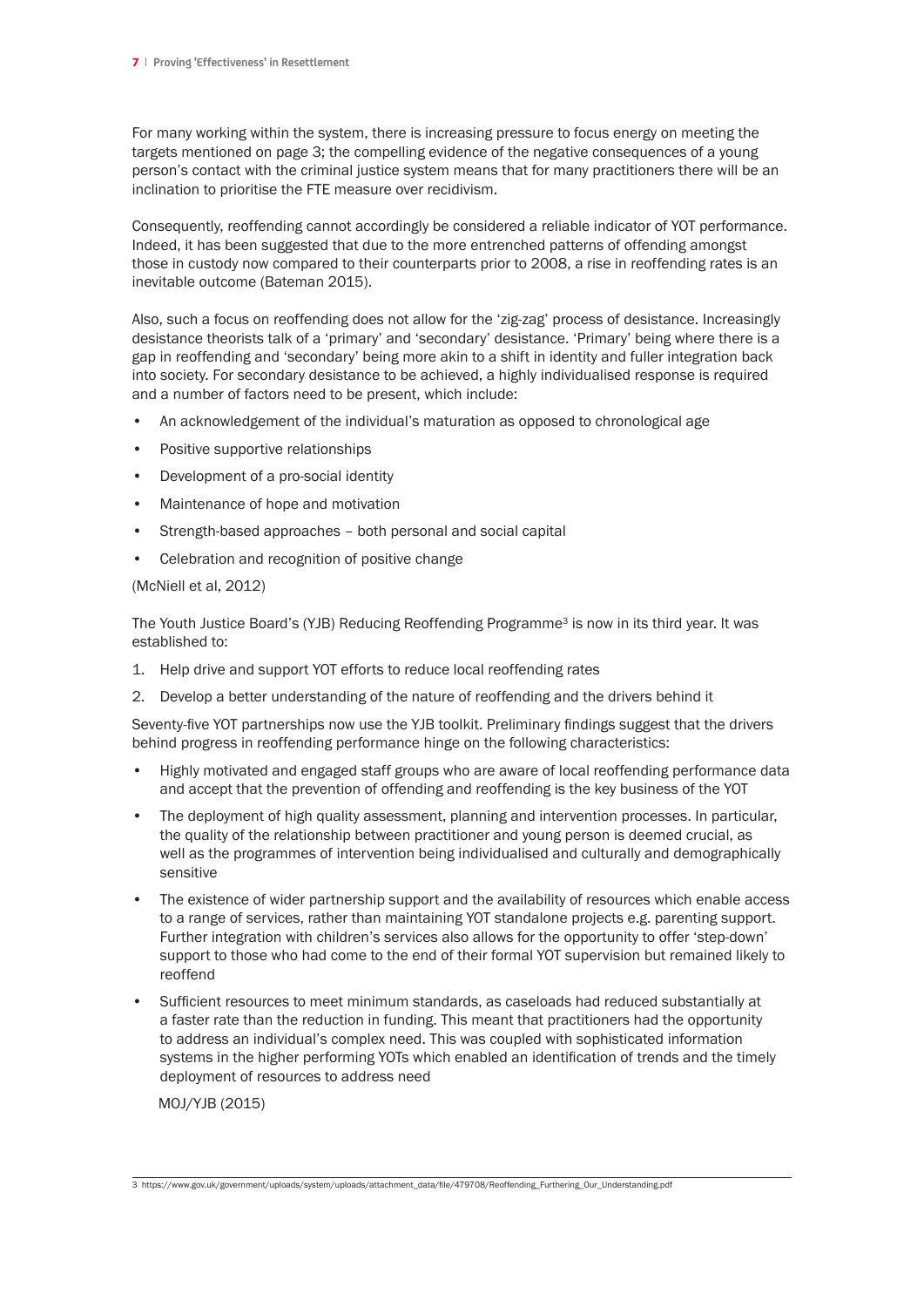These characteristics are reflective of the underpinning principles for effective resettlement, identified by BYC at the start of this report. As BYC have discovered, in order to ensure resettlement is 'successful', a number of conditions need to be in place which characterise and facilitate the smooth transition from custody to the community. At an operational level these include:

- 1. Joint sentence planning that involves both custodial staff as well as supervisory staff in the community. This should start at the point of sentencing
- 2. The establishment, while in custody, of consistent and trusting relationships between the young person and the professionals tasked to support him/her, both in custody and upon release
- 3. The appropriate involvement of the young person's family/support network in the sentence plan
- 4. A 'seamless' transition from custody involving appropriate information sharing between services, through the gate support and access to services upon immediate release, in order to avoid some of the more stressful aspects of the transition process

There are other strategic obstacles which conspire against these operational conditions being in place – for example, the placing of young people at significant distance from the community to which they will return, and RoTL not being used sufficiently to assist in the preparation for the young person's release, amongst others.

These challenges are also reflected in the 'Joint thematic inspection of resettlement services to children by Youth Offending Teams and partner agencies', conducted by HMIP (Her Majesty's Inspectorate of Prisons), CQC (Care Quality Commission) and Ofsted, (March 2015) which offers a gloomy picture of the current state of resettlement for young people. It does, however, provide useful insights, particularly on the operational and strategic barriers faced by resettlement providers. The report identifies the need for greater focus on the specific needs and outcomes of children leaving custody and more scrutiny of data and impact evaluation. It concludes with the following statement:

"It is disappointing that after a decade of initiatives, resettlement work shows little improvement in outcomes for many children despite the contributory factors being well known."

(2015:36)

### **Measuring service effectiveness**

How do resettlement services measure their effectiveness? Is it possible to measure a 'shift in identity' and, if so, how do services describe their success? For many, it appears that there is a disconnect between the outcomes which are important to a range of stakeholders and what is actually measured. While most resettlement organisations agree that they contribute to a reduction in reoffending, it is often not the primary measure of success and stakeholders will have differing priorities.

#### "There are so many different indicators of success and different ways of measuring success."

Participant at NAYJ workshop 2015

The difficulty for youth justice serving agencies has been defining and measuring such success in ways that speak to the young person as well as commissioners, policy makers and the wider public, and that are also cognisant of both nationally imposed targets and their possible tensions with more locally determined or competing priorities.

For many commissioners, service effectiveness is often seen as success across a number of hard or measurable indicators, for example in securing employment or maintaining a tenancy. Further exploration into why someone now has the skills and motivation to sustain the tenancy – as a result of the reduction in negative factors which have previously created chaotic lifestyles (for example, drug use) – is rarely recorded.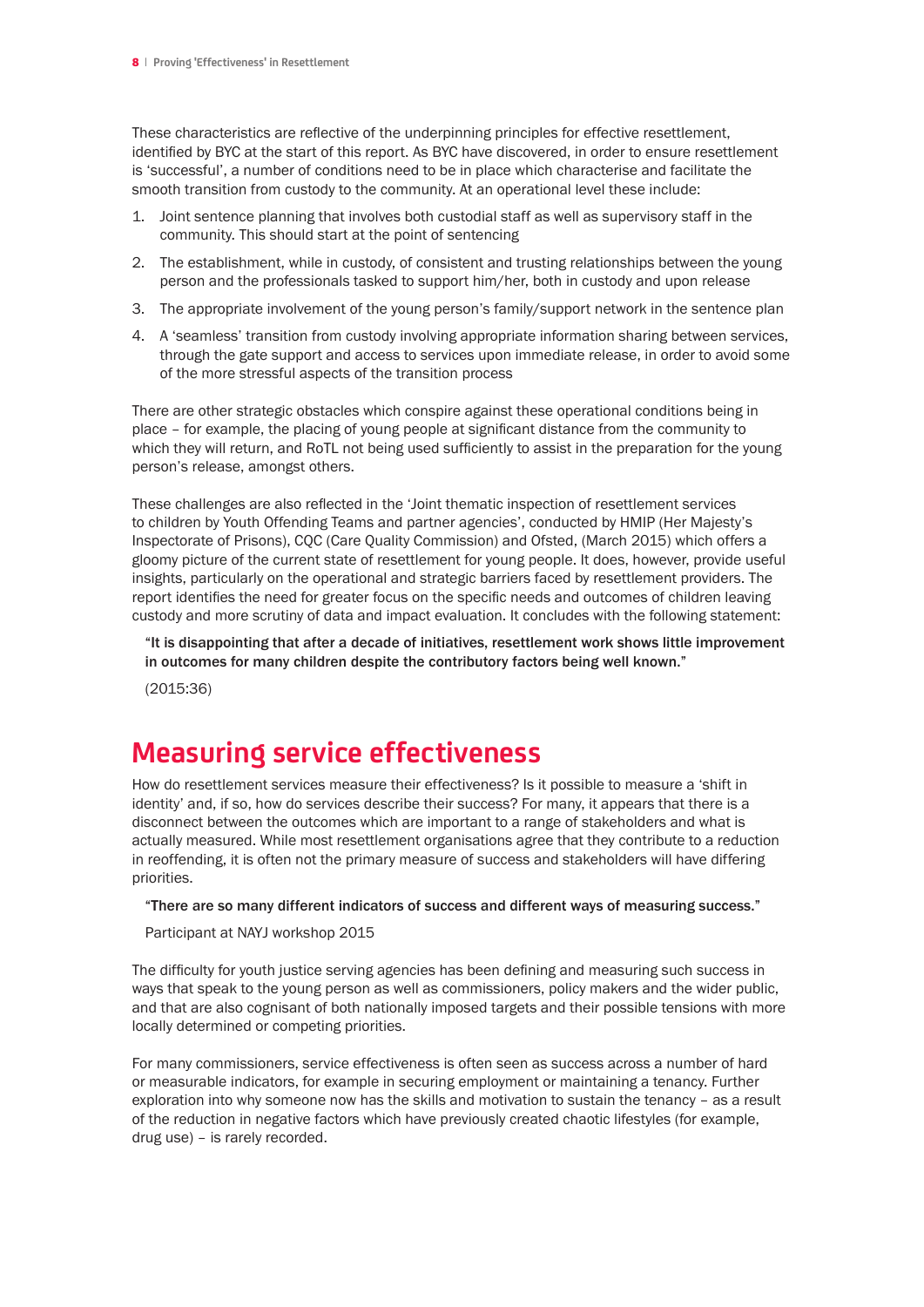For families, 'success' is often measured by young person staying out of trouble and not returning to custody. Young people themselves will of course have their own ideas, although getting them heard can sometimes prove challenging. This was a view echoed by the practitioners at the NAYJ workshop:

"People sometimes forget there's a young person in the middle – no one's interested in our young people."

#### "What do young people say/want/need – are they involved in defining their success?"

(July 2015)

When asked how they would describe successful resettlement, practitioners responded:

- "Building self-esteem and inner belief/ self-reflection."
- "Achieve goals (whatever they may be, different for each individual)."
- "Engagement is success sometimes a young person just 'showing up' can be seen as success."
- "Securing suitable accommodation, better mental health, ETE."

All of the above are legitimate and reflect the YJB pathways (YJB October 2014) although they also indicate the lack of consensus in terms of prioritising interventions in order to achieve 'effectiveness'. The key question this raises is, does this lack of consensus matter moving forward?

### **Why prove effectiveness?**

There are multiple reasons why identifying effectiveness in resettlement practice makes sense. In the current economic climate, reductions in the reliance on the public purse are gathering pace, and interventions which can reduce the harmful impacts of crime, both socially and economically, need to be prioritised. Where effectiveness has been proven locally there can also be extremely positive impacts on sentencing decisions which can only further benefit those young people within the system.

In a survey by the National Audit Office in 2010, three-quarters of YOT managers said that, when identifying what works in reducing reoffending rates amongst young people, evidence is thin on the ground. Additionally, according to New Philanthropy Capital (2011), charities often rely on anecdotal evidence when making claims about their success rather than more robust measures of impact. After mapping expenditure across children's services in more than 20 local authorities across the UK in 2013, the Dartington Social Research Unit estimates that typically less than 1% of a total budget – including education – is spent on services that are underpinned by robust evidence of impact.

Increasingly, social impact measures are being required by commissioners in order to evidence value for their money. Practitioners are also keen to evaluate their interventions in order to further understand the changes they want to make, and to improve the initiative by re-examining methods and activities used. There are a number of reasons why this is helpful:

- 1. Such evidence will add to the body of knowledge in the particular field, promote good practice and strengthen the evidence base
- 2. Projects are more likely to succeed if they use existing evidence of creating change and are clear about the outcomes they are trying to achieve
- 3. Demonstrating impact to commissioners is likely to increase both the chances of investment and their understanding of both proximal and distal outcomes

Organisations that are unable to provide evidence of their impact are increasingly vulnerable in the current climate where payment by results is becoming embedded. For smaller organisations, resourcing more rigorous ways to capture evidence of impact rather than gathering case studies remains challenging.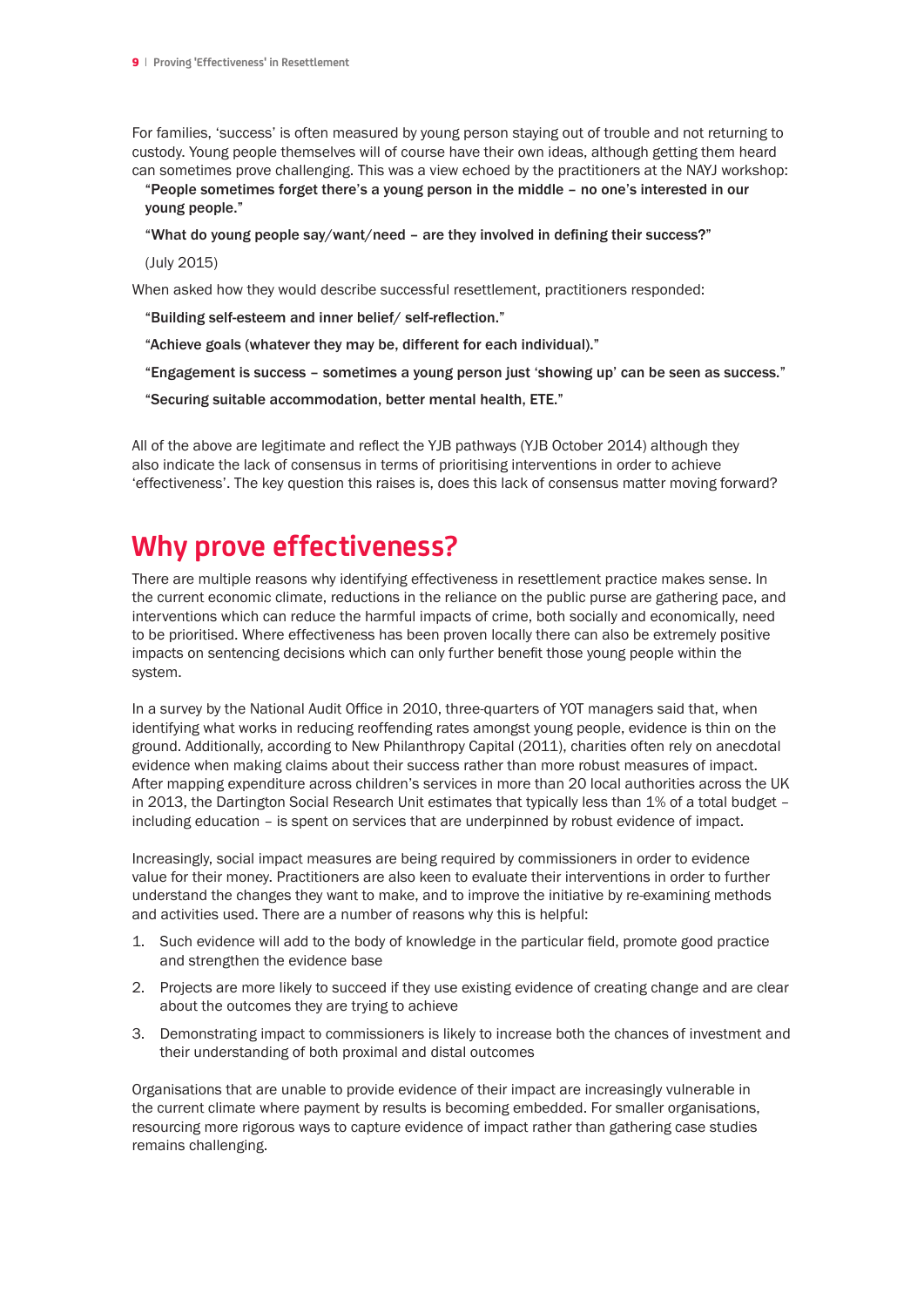Within The Code of Good Impact Practice<sup>4</sup> produced by the Inspiring Impact consortium in 2014, a learning cycle of 'impact practice' is identified which involves the following five steps:

- 1. Identify expected outcomes, develop a Theory of Change and select priority outcomes
- 2. Design the intervention based upon evidence of what works
- 3. Target measurement to focus on priority outcomes
- 4. Choose an evaluation methodology which is practical, proportionate and meets an achievable standard of evidence
- 5. Select tools and data which support the measurement of this data

Borrowed language from across different fields has been imported and is now associated with the identification of effectiveness in social intervention. For example, within philanthropy, the concepts of social return on investment (SROI), modelling, and Theory of Change have been applied to the sector without theoretical or practical knowledge to assist in their application (Proscio, 2000). Accompanying the drive for evidence-based policy and practice within criminal justice has been an increase in Payment by Results (PBR), social impact bonds and evidence- or outcomes-based funding/commissioning.

### **Assessing effectiveness – key approaches**

The government's contribution to the generation of evidence-based policy in public services has been via the establishment of seven independent What Works Centres. Together these centres cover policy areas which receive public spending of more than £200 billion. What Works Centres enable policy makers, commissioners and practitioners to make evidence-based decisions and to provide cost-efficient, useful services. The different centres provide a range of resources, briefings and toolkits for use in particular sectors. The What Works Centre for crime reduction is run by the College of Policing and can be found at http://whatworks.college.police.uk.

#### Evaluation

Traditionally, evaluation in applied fields is most effective where the process is interactive, with professionals and other stakeholders responding to the emerging findings as the intervention unfolds. Indeed, it has been argued that this form of evaluation holds the key to the development of effective practice. This approach, described by Pawson & Tilley (1994) as Realistic Evaluation, is rooted the Participatory Action Research, pioneered by Kurt Lewin in the 1940s and 1950s, which he describes as 'a system of progressive problem-solving'. In his seminal paper Action Research and Minority Problems (1946) Lewin described the process as:

"...research on the conditions and effects of various forms of social action that uses a spiral of steps, each of which is composed of a circle of planning, action, and fact-finding about the results of the action."

Utilising Lewin's circle of planning, action, and fact-finding enables those responsible for the intervention to identify the key mechanisms that sustain the problems being addressed. As Pawson and Tilley (1997) suggest, by identifying and analysing these mechanisms, and the contextual variables which shape their impact, it is possible to devise alternative mechanisms designed to disable or circumvent the circumstances responsible for the original problem(s).

According to 'Effective Intervention in Gang Affected Neighbourhoods (Pitts et al, 2015), this model of research has several advantages over more conventional forms:

- 1. It promotes systematic organisational feedback, essential to effective project development
- 2. It promotes dialogue within and between organisations and with the intended beneficiaries of an initiative or operation

<sup>4</sup> http://inspiringimpact.org/listing/the-code-of-good-impact-practice/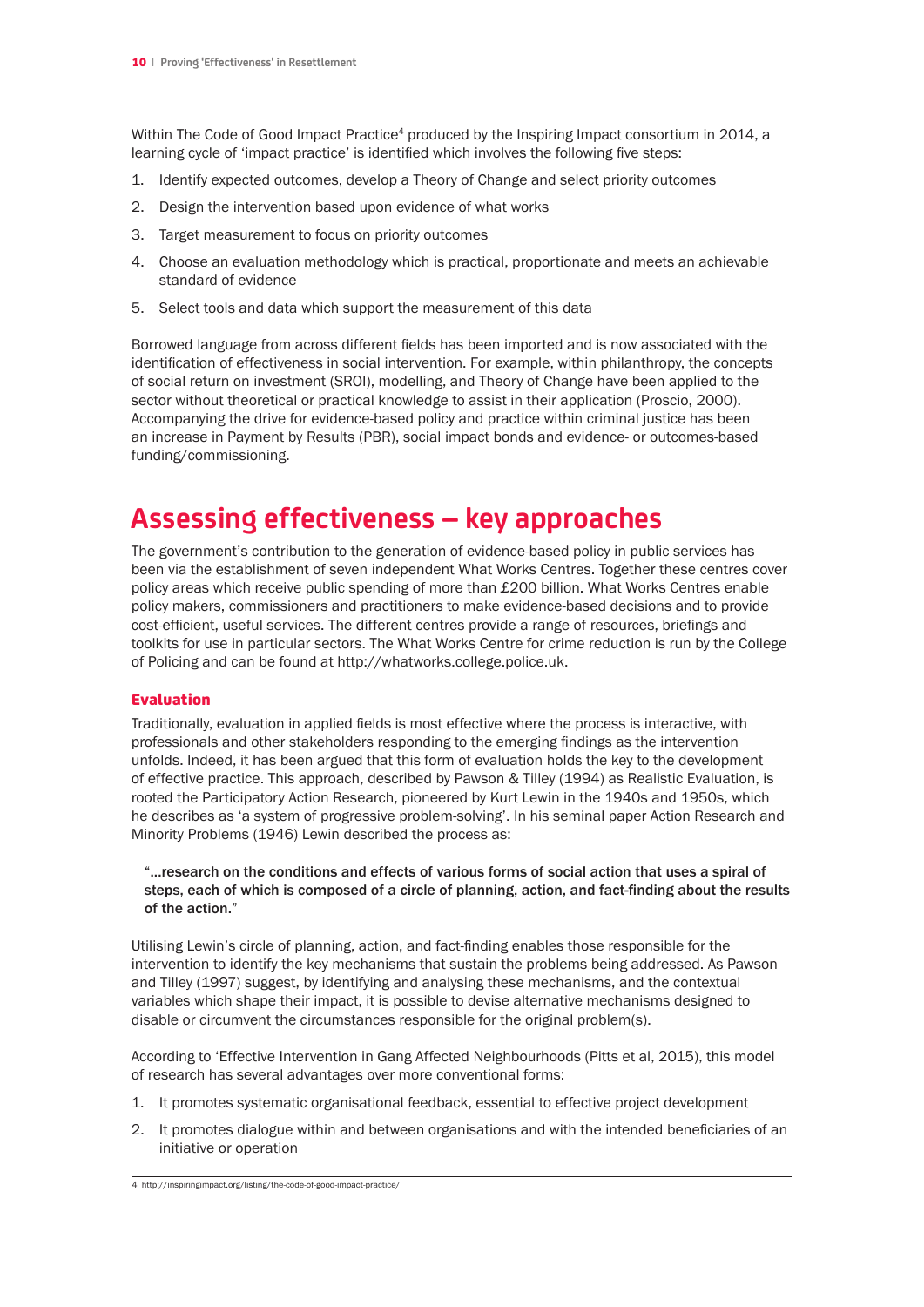- 3. It acts as a spur to reflexivity within and between organisations
- 4. It helps to build capacity within and between organisations and their stakeholders
- 5. It assists in developing the skills and knowledge of the workforce and other stakeholders
- 6. It enables a comparison of the effects of similar interventions in different contexts, establishing what works, for whom, in what circumstances and why?

The main objective of this process is to enable the evaluators, in collaboration with the other stakeholders, to build, refine and operationalise a Theory of Change because, as Lewin observed, "There is nothing as practical as a good theory". Realistic Evaluation is a process of theory testing and theory (re-) building. It proceeds from the assumption that every social initiative is a theory waiting to be tested. It endeavours to make the implicit theories informing programme development explicit, by developing clear hypotheses about how, and for whom, programs might 'work'. The implementation of the program, and the evaluation of it, then tests those hypotheses. In order to do this it interrogates the three key components of a social programme Context (C), Mechanism (M) and Outcome (O).

#### Theory of Change

Theory of Change (ToC) or 'logic model' is an aspect of programme theory – a long-standing area of evaluation thought – developed from 1960s onwards. It is now regularly mandated as a requirement of funding applications for funders like the Big Lottery and the Cabinet Office. Programme theory approaches offer a more explicit focus on the theoretical underpinnings of programmes, clearer articulation of how programme planners view the linkages between inputs and outcomes, and how programmes are intended to work, to improve evaluations and programme performance (Funnell and Rogers 2011).

'People are seeing theory of change as new, but it is just about good programme design, good adaptive management and understanding where you fit into the grander scheme of things.'

Lydia Gaskell, WWF-UK

A ToC defines all building blocks required to bring about a given long-term goal. This set of connected building blocks–interchangeably referred to as outcomes, results, accomplishments, or preconditions is depicted on a map known as a pathway of change/change framework, which is a graphic representation of the change process. Each outcome in the pathway of change is tied to an intervention, revealing the often complex web of activity that is required to bring about change. Like any good planning and evaluation method for social change, it requires participants to be clear on long-term goals, identify measurable indicators of success, and formulate actions to achieve goals (Stuart et al 2009).

A more nuanced learning-based definition is offered by Comic Relief:

Theory of Change is an ongoing process of reflection to explore change and how it happens - and what that means for the part we play in a particular context, sector and/or group of people.

- It locates a programme or project within a wider analysis of how change comes about
- It draws on external learning about development
- It articulates our understanding of change but also challenges us to explore it further
- It acknowledges the complexity of change: the wider systems and actors that influence it
- It is often presented in diagrammatic form with an accompanying narrative summary.

#### (James 2011:2)

Developing a ToC allows for the articulation of how an intervention will deliver impact. ToC requires practitioners to map what they want to achieve, and what they have got currently. Each service or intervention is mapped into the gap in between to create the theory that underpins the changes that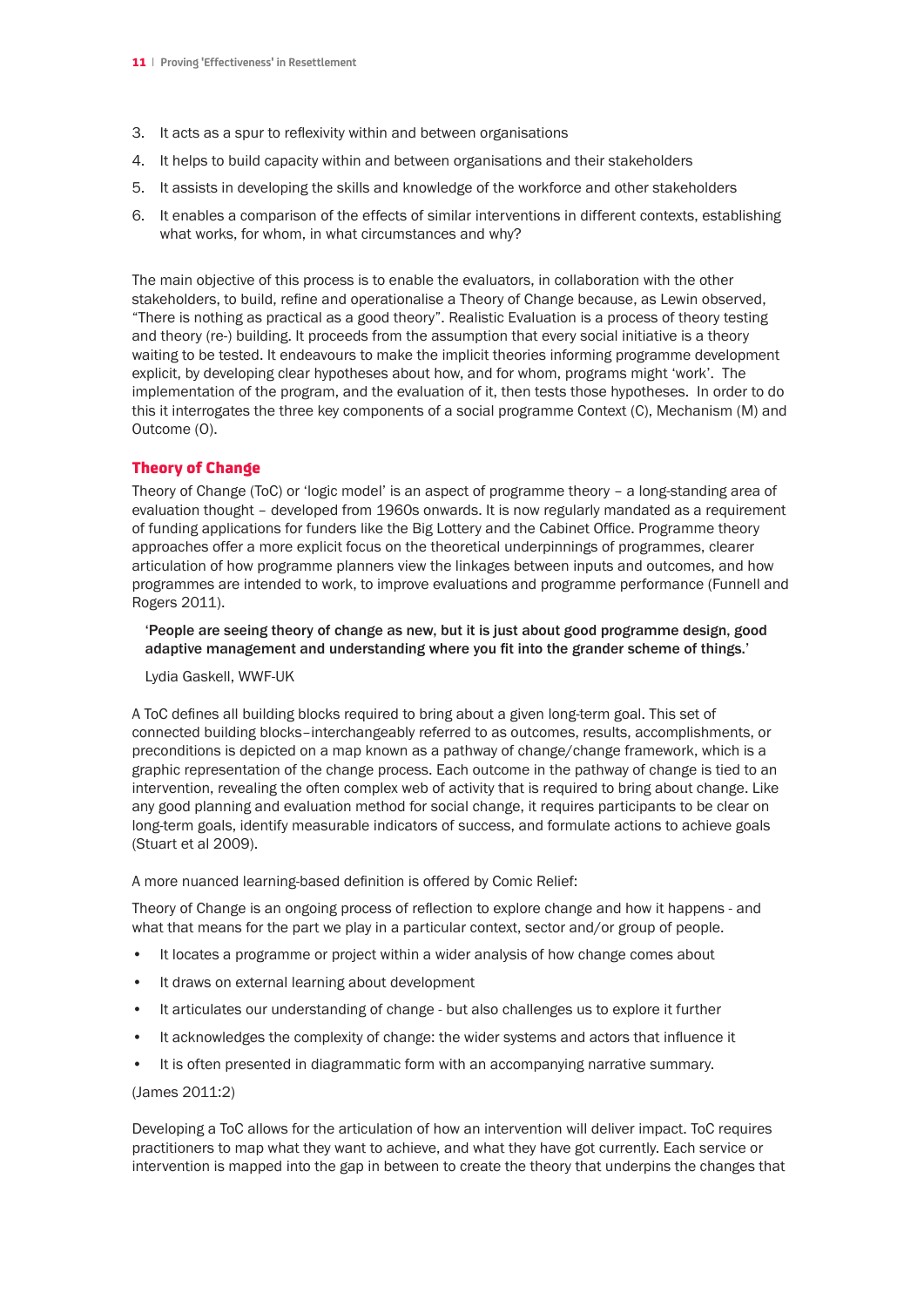they seek to make. ToC is being used widely as an explanation of the causal links that tie programme inputs to programme outputs.

#### "It helps circumnavigate the philosophical debates on methodology, especially in evaluation research, by recognising that the most important judges of validity are the stakeholders who are going to use the results."

(Nichols & Crow 2004).

A ToC would not be complete without an articulation of the assumptions that stakeholders use to explain the change process represented by the change framework. Assumptions explain both the connections between early proximal and long-term distal outcomes and the expectations about how and why proposed interventions will bring them about. Often, assumptions are supported by research, strengthening the case to be made about the plausibility of theory and the likelihood that stated goals will be accomplished. Rick Davies defines a ToC simply as, 'the description of a sequence of events that is expected to lead to a particular desired outcome'.5

Practitioners approach ToC thinking from different starting points and for different purposes throughout the project cycle; some from a technical perspective as a tool and methodology to map out the logical sequence of an initiative, from activities through to the changes it seeks to make. Others see it as a deeper reflective process – a mapping and a dialogue-based analysis of values, worldviews and philosophies of change that make more explicit the underlying assumptions of how and why change might happen as an outcome of a particular intervention.<sup>6</sup>

Inevitably there is an emerging critique of the growing interest in and demand for ToC. The first criticism is that it is often poorly defined, meaning that it is hard to ascertain its quality. In addition, the term 'theory' is contentious. Other terms like 'change pathway' or 'practice map' may resonate better. One strength of the tool is its ability to capture complexity, but this may also be a weakness, as large elaborate examples can be discouraging for newcomers to ToC, and can look like rigid plans, which are overwhelmingly complex (see Weiss,1997).

Additionally, and importantly for staff who are already under significant pressure in their day-to day work environment, mandating a ToC may also turn it from a participatory practice tool with immense potential into an unwelcome bureaucratic imposition (Mayne, 2008, Hughes & Traynor, 2000). Many may be working from their own 'implicit' ToC based upon years of experience and an understanding of the difference their intervention will achieve. Such practitioners also have the ability to identify the empirical basis upon which their intervention is designed, and subsequently articulate it in funding applications (Reusga 2011). In his article 'Philanthropy's Albatross: Debunking Theories of Change', Reusga asserts the following:

"Requiring grantees to produce explicit theories of change – beyond what they usually include in their grant proposals – does little to improve the art or science of grant-making. Highly elaborated theories of change are generally urged upon grantees by well-meaning people who have a limited understanding of how they function in the social sciences. Because theories of change are generally shrouded in the impenetrable verbiage of philanthropy, it's also not surprising that most of us have little inkling of their theoretical and practical limits."

#### (2011: 3)

As a result, practitioners need to consider both the strengths and limitations of their own ToCs – and the processes used to generate them. Work undertaken by providers to articulate ToCs can be of great value to organisations and staff teams and, as noted above, they are also often required by key funders. However, they should probably not be regarded as end products which should somehow be left alone once established. Causal processes can be enormously complicated, and there are therefore good reasons for regarding ToCs themselves as organic and subject to change or revision.

<sup>5</sup> Rick Davies, April 2012: Blog post on the criteria for assessing the evaluability of a theory of change http://mandenews.blogspot.co.uk/2012/04/criteria-for-assessingevaluablity-of.html

<sup>6</sup> A range of tools are available to help professionals develop a theory of change at https://www.youthimpact.uk/resources-hub/impact-journey/developing-theory-change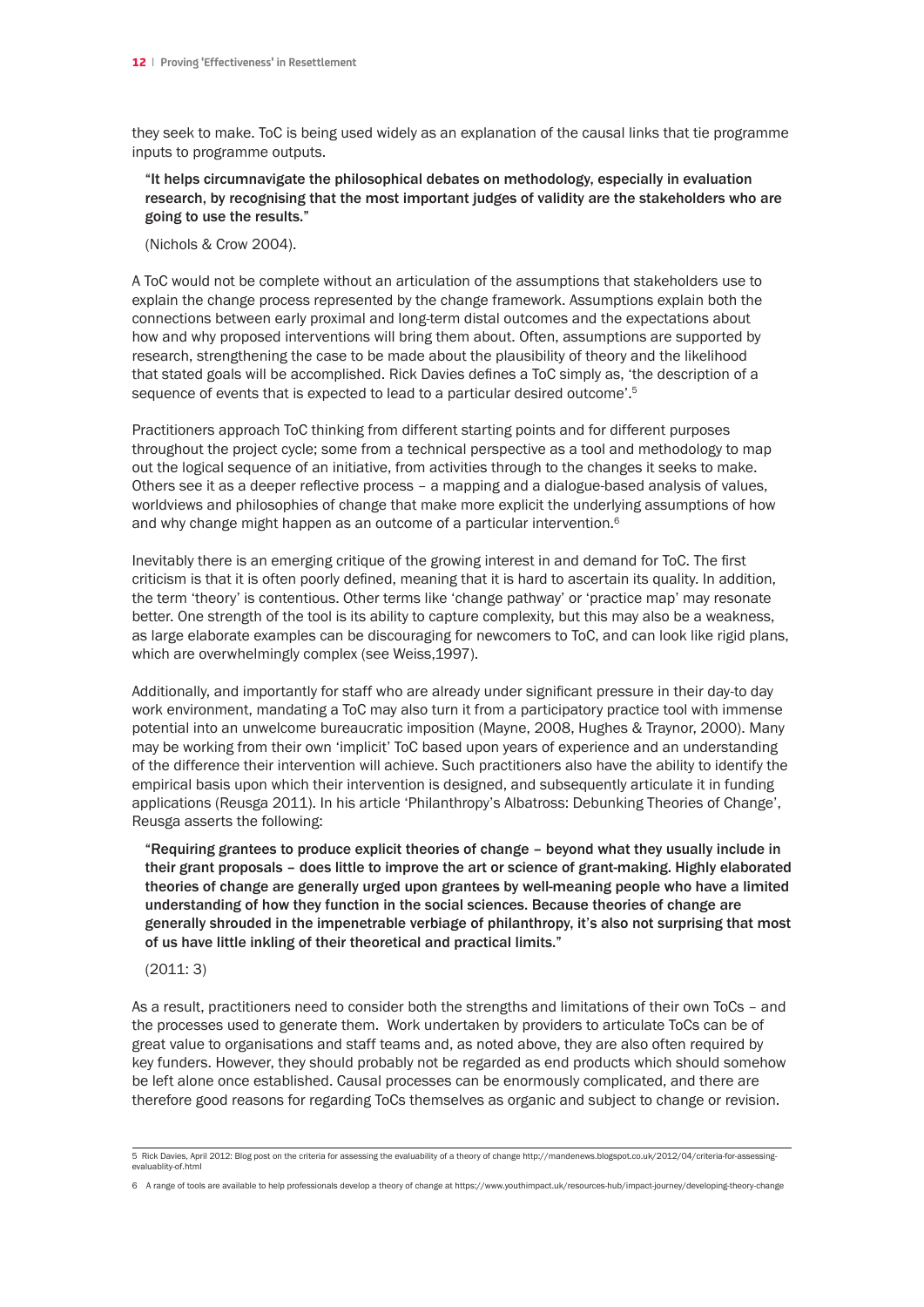#### Outcomes Frameworks

Outcomes-based performance management (OBPM) has come to dominate thinking across social policy in the last decade (Perrin 2006), the most recent incarnation being payment by results (PBR). It presupposes that any intervention can be measured for its impact in a recipient's life by using a range of outcomes against which to make such an assessment. Unsurprisingly, for many commissioners, the dominance of using reoffending rates and other deficit-orientated indicators or outcomes is that they are easier to measure and there is greater consensus about what young people should not do rather than what they should. As mentioned earlier, theories of change allow for an articulation of expected outcomes which takes place by engaging with staff, beneficiaries of the service, and other stakeholders to identify a range of expected outcomes over a longer timeframe.

A preferred lens through which to consider what impact services have is by embracing positive youth outcomes which refer to indicators of protective factors, skills or strengths. It is based upon the positive youth development (PYD) philosophy and is underpinned by the belief that even those young people with the most complex needs can achieve such development if a coordinated approach, which places the young person at the centre, is apparent.

PYD is a comprehensive approach to thinking about young people's needs as they make their transition to adulthood (Butts et al 2010). This approach is not new – some of it can be traced back to the work of 19th century juvenile court advocates in the US, such as Jane Addams. However, it is more frequently associated with the work of Kenneth Polk who developed a set of 'rules' for creating programmes for young people (Polk & Kobrin, 1972). Butts et al (2010) adopted this approach in their creation of a Positive Youth Justice framework in the US. Elements of these rules are apparent across a range of settings with young people – it is by no means limited to criminal justice environments. This approach has been further refined within youth justice in the UK through the 'Positive Youth Justice; children first, offenders second' framework developed by Haines & Case (2015).

Adopting a PYD approach could begin the useful conversation about the expectations we have of young people and what support needs to be in place from families, schools and communities to achieve them (Schulman & Davies, 2007). With such an outcomes framework in place, organisations can begin to reclaim their practice and increase consistency, internally and, more importantly, externally between organisations. Having a coordinated set of outcomes and language would allow for a more nuanced approach from commissioners and a clearer idea of who does what, why and what evidence is used to prove success.

This will be of particular interest to smaller organisations that need to ensure a proportionate approach to 'impact practice'. This would require the selection of tools and data that support the measurement of the outcomes agreed rather than looking for opportunities to monitor all the things that it is feasible to measure. The result should be a more efficient way to capture effectiveness and a more powerful story of impact.

Inevitably, different projects address different elements in the pathway towards desistance and will therefore deliver different intermediate or proximal outcomes. Proximal outcomes are varied. There are soft outcomes such as improving self-esteem, while hard outcomes, for example gaining employment, will be more tangible. According to a report commissioned by the Big Lottery (2013) to review the effectiveness of funded projects in reducing recidivism in Scotland, even when projects are successful in achieving intermediate outcomes, the relationship between the intermediate outcomes and desistance is not always clear and not always measureable. However, in order to ensure a robust approach to outcome evaluation, a number of principles need to be addressed:

- 1. The process must take account of all stakeholders including the commissioners
- 2. It is a process determined at project outset and resourced appropriately.
- 3. It starts when the project starts and is not just left until the end of the process
- 4. Uses a credible evaluation team who are skilled in collecting data in multiple formats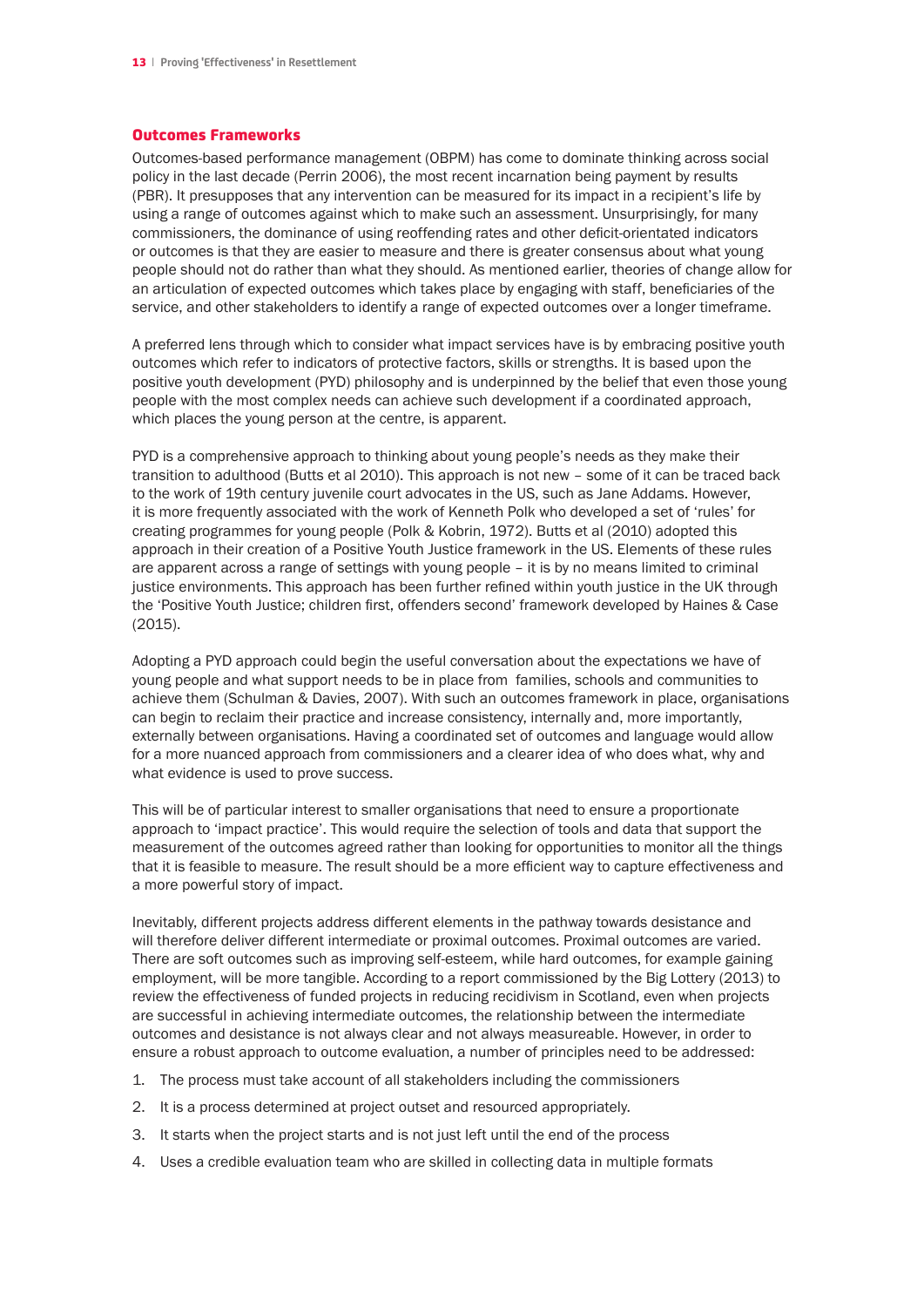- 5. Employs a credible design
- 6. Provides a thorough account by using a team to ensure appropriate objectivity and provide 'believability' (Scriven 1991, 1994)
- 7. Uses reporting as a strategy and tool for on-going learning rather than an end product

There are a number of outcomes frameworks already in use with young people7, and also some tools which attempt to capture a more quantitative measure of progress – for example, Goodman et al's Strengths and Difficulties Questionnaire for adolescents and NPC's Wellbeing Measure (2011). A first assessment is used to provide a baseline measure which is repeated at timely intervals during the intervention.

The danger for some is that standardised outcome measures can often focus on deficits and can subsequently pathologise difficulties experienced rather than focussing on the more positive outcomes identified earlier (Smith 1994). They have also been accused of not being accessible to young people that may have literacy or learning difficulties, and often employ normative measures. The term 'normative assessment' refers to the process of comparing one test-taker to his or her peers.

A better known tool is the Outcomes Star which captures the more subjective indicators of progress and is based upon a 'cycle of change' approach. It identifies five key stages which move from 'being stuck', 'accepting help', 'believing', 'learning to reach potential' and finally, 'self-reliance'. It has been reinvented by a range of providers and more than 20 versions now exist.<sup>8</sup>The tool has a wide range of enthusiastic supporters in the field because, for some young people, it can provide a useful framework for prioritising and problem-solving around key areas of concern. One difficulty in using Outcome Star data to assess impact is that the scores generated by the tool are arrived at within a trust relationship which evolves over time, and changes in scores can therefore mean either that real change has taken place in relation to key areas of need, or that a project participant has reached a point where they are ready to disclose particular issues to a practitioner. It is this feature of the Outcome Star which makes it more difficult to understand changes in scores over time, than it is for standard psychometric measures, for example.

Another tool which is used increasingly in the field for capturing individual change over time in relation to key dimensions of personal/emotional wellbeing is IOMI (the Intermediate Outcomes Measurement Instrument). It has the advantage of being accessible and quick to administer, but also of being designed to generate data which can be used for research purposes and for assessing progress in a standardised manner. IOMI is used for measuring 'distance travelled' in relation to key dimensions including resilience, wellbeing, agency/self-efficacy, impulsivity/problem-solving, motivation to change, hope, and interpersonal trust. Design of the tool was carefully anchored in feedback from a national consultation with several hundred service providers, and has been tested for reliability and validity (although further testing is also planned or underway).<sup>9</sup>

#### The cost-benefit approach

For many, it will also be of particular importance to try and establish the costs and benefits associated with resettlement work, given the substantial costs involved in responding to offending. The following national figures provide a shocking picture of the costs associated with the youth justice system.

- £3,620: estimated average cost of a first time entrant (under 18) to the criminal justice system in the first year following the offence
- £22,995: estimated average cost of a first time entrant (under 18) to the criminal justice system, nine years following the offence

<sup>7</sup> https://www.gov.uk/government/publications/outcomes-frameworks-a-guide-for-providers-and-commissioners-of-youth-services

<sup>8</sup> www.outcomesstar.org.uk

<sup>9</sup> Liddle, M., with Disley, E., Maguire, M., Meek, R. and Renshaw, J (forthcoming, 2016) Intermediate Outcomes Measurement Instrument (IOMI) toolkit – Guidance Notes. Ministry of Justice Analytical Series. London: National Offender Management Service.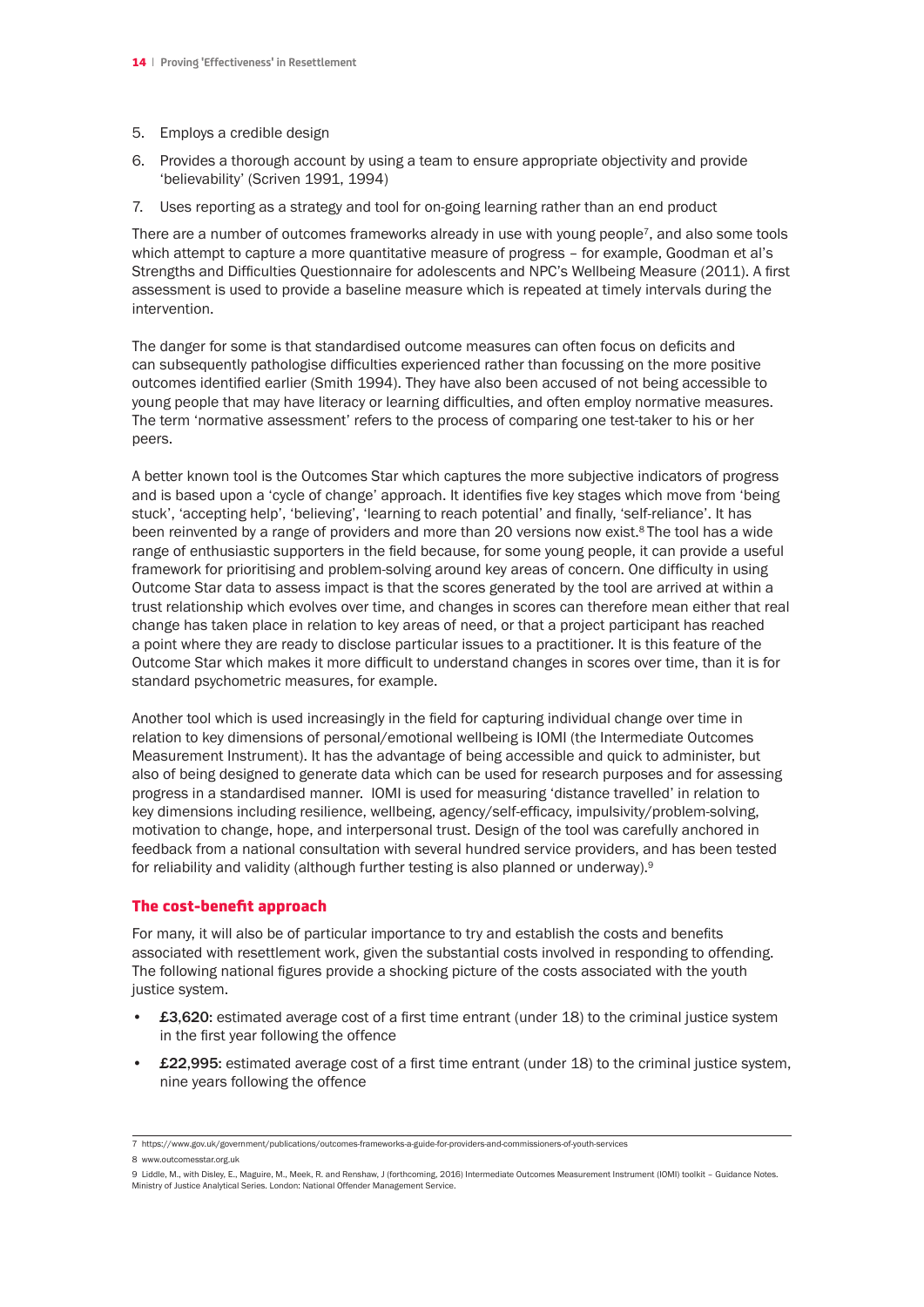- £113,000,000: estimated savings if one in 10 young offenders were diverted toward effective support
- £100,000: the average cost of a place in youth custody. In  $2012/13$  YOIs cost around £65,000 a place per annum, STCs cost £178,000 a place per annum and SCHs £212,000 a place per annum

There is an obvious economic imperative that makes a strong case for getting resettlement right and proving success. The cost benefit argument can be used to ensure appropriate levels of resource are available to safeguard good quality resettlement services. Indeed the corollary, getting resettlement wrong, can prove to be extremely expensive to society at large. Projects can use financial information to create 'cost-avoidance' calculations to demonstrate cost effectiveness. A cost avoidance tool for youth diversion developed by the Centre for Justice Innovations provides a useful framework.<sup>10</sup> There are a number of toolkits and software packages available to the criminal justice system that allow for services to demonstrate how their work is saving the public purse money. (See Liddle, 2016): 'Using individual case studies to highlight the costs and benefits of effective resettlement'.

#### Complimentary methods

Of course, the above examples are not the only methods of data capture or proof of effectiveness, and the use of a mixed approach can be complimentary. Other sources of evidence of effectiveness could include the following:

#### **Offending history**

As already referenced earlier, the MoJ publishes figures on rates of reoffending by conviction offence and disposal. These figures can help providers understand the likelihood of reoffending and enable a comparison to be drawn between expected and actual reoffending rates.

#### **Case studies**

Case studies are an essential adjunct to robust quantitative data and provide very powerful evidence especially where the young person's voice is central to the telling of the story. However, as qualitative data, they remain subjective and individualistic in tone and normally only capture success stories for public relations purposes. When projects are able to share those cases which did not work out as intended they provide an extremely valuable insight across the sector. Where case studies are drawn from a sample in order to be representative, they can be extremely effective. BYC's recent publication on assessing the costs and benefits of resettlement work considers a range of ways in which evidence from individual case studies can be used to estimate such costs and benefits over time.

#### **Risk profile**

Collecting data on risk factors can help providers target their interventions more towards those young people with complex needs. This can avoid the accusation of 'cherry picking' those young people that are easier to engage, a claim often made by critics of the payment by results approach (NPC 2011).

Put simply, for methods to be useful, they need to provide the information required, be seen as reliable and read through the lens of what can be done and known on that occasion.

### **The challenges in measuring effectiveness**

There are significant challenges in measuring the impact of interventions that contribute to a reduction in reoffending or indeed facilitate a shift in a young person's identity. The vast majority of funded projects operate at a relatively small scale. It is difficult to carry out robust quantitative evaluation of small projects to show their impact on reoffending as such approaches, (for example, RCTs), require large numbers of service users and non-users. Additionally, and as discussed earlier, the relevance and replicability of such methodologies within social research is contested.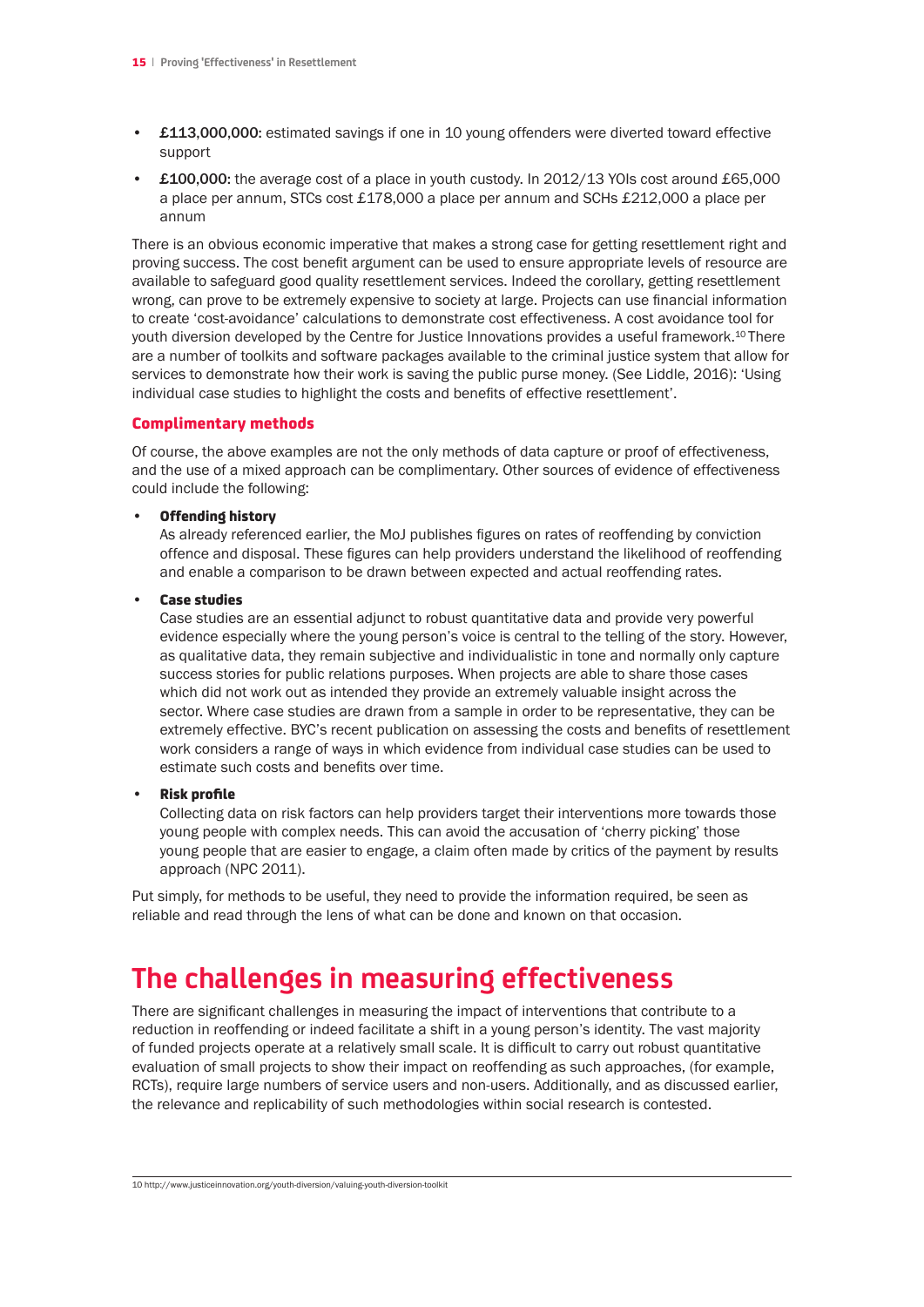The application of outcomes frameworks like those mentioned above are not, however, unproblematic. There are a number of issues that those making claims need to manage, these include:

- 1. How to define indicators from measuring outcomes that are meaningful but do not distort practice
- 2. Ensuring an accurate attribution of responsibility where outcomes are shared across providers
- 3. The distorting effects of performance management and how to account for unintended consequences which may not always be considered positive (Lowe 2013)

The actual impact of any intervention is determined by the context within which it is received and understood in terms of the complexity of the life it intends to change. This makes it extremely difficult to understand and measure that impact (Widdershiven & Sohl 1999). Such an understanding would require the use of both intensive quantitative and qualitative longitudinal research methods (Shalock & Bonham 2003). Instead, many use what Smith et al (1997) call 'tracer conditions' or proxy measures which are simpler and cheaper to collect. Whilst such an approach gathers data which can be used for comparative purposes over time, care needs to be taken to ensure that they do not remove any understanding within context.

Secondly, it raised the question of how we can attribute an impact to a particular intervention. For any information on outcomes to be robust, it must be able to evidence that the intervention caused the outcome (Shalock & Bonham 2003). No service could possibly claim to have complete control over whether or not such an outcome was achieved. The response to such criticism has been to develop new methodologies, hence ToC or 'logic models' which visually map causal chains of impact. Outcomes are not the result of a linear process; to suggest so is to over-simplify an individual's journey.

Additionally, for many, success is now judged upon the attainment of outcomes. As a result, if managers accept that there is a lot about outcomes that they cannot control, they become adept at manipulating data by managing things they can control. These issues are frequently described as technical challenges in methods of data collection that can be overcome (Perrin 1998). For example, particularly in the PBR world, there are accusations of 'cherry picking' those who are easier to help. Consequently, according to Lowe (2013), managers will adapt their behaviour to meet the newly constructed targets. Additionally, the impact of OBPM on frontline staff has frequently been cited as the reason for less time being spent developing relationships with young people, and more time collecting data in order to prove effectiveness (Keevers et al 2012). Consequently, OBPM often distorts the priorities and practices of professionals.

Data collection can also prove challenging as different organisations use or have access to different data sets, particularly statutory sources. Access to such information for third sector organisations remains variable. As a result, statistics often lack coordination, making any kind of comparison problematic. As mentioned earlier the need to track young people for a year post intervention in order to determine success in reoffending is therefore frequently unobtainable (NPC 2010).

### **What has been learnt from these fact-finding activities?**

- 1. There are, of course, variations in the way that key stakeholders define 'success' in resettlement work – it is highly subjective. However, there are a number of factors which can aid successful resettlement processes. According to practitioners at the NAYJ Conference in October 2015, the key elements in ensuring an effective resettlement process were identified as follows:
	- Planning and involving young people from the beginning
	- Considering resettlement as part of the start of a sentence not just as part of the exit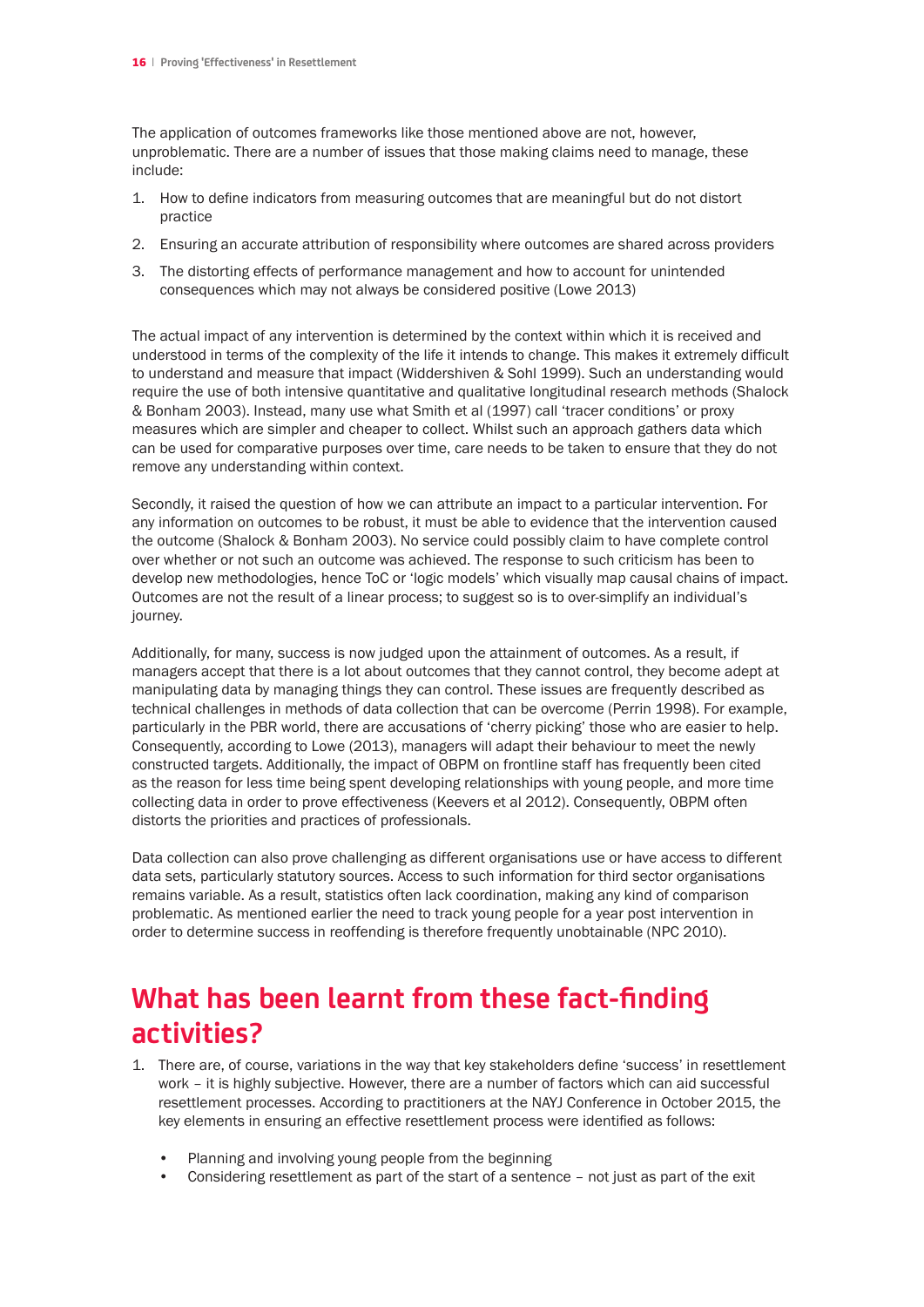- • Securing access into the secure estate is key so that relationships can be formed with workers before release
- More use of mentors/advocates within custody
- • Building relationships and keeping consistency
- Professionals working together and sharing information led by one professional who co- ordinates the process
- Proactive participation by all responsible for sentence planning
- Bespoke packages for each individual
- Keeping young people closer to home
- Use of mobility/ROTL and placements to aid transition
- Proper resourcing and funding
- Continuation of support post licence/order
- 2. The debates over whether there is a need for some kind of universal mechanism or framework to demonstrate effectiveness in resettlement work will continue. In order to maintain the diversity across the landscape of service providers, any kind of measure would need to retain a flexibility that can reflect the range of interventions on offer.
- 3. Any measurement of impact in resettlement needs to remember that there are no 'human universals' that can be applied uncritically to all and therefore standardised indicators that match up to some notion of what success looks like for an individual do not always consider the complexities of the lives of those they are hoping to support. Social impact measurement also needs to consider issues of power, agency, choice and freedom and how these human needs play out amongst the users of services (Hudson 2015). In short, it is about demonstrating and measuring the right thing, not necessarily everything (Clinks 2010).
- 4. Resettlement providers can use a positive youth development (PYD) outcomes framework to measure a 'shift in identity' although the opportunities for aggregation/scaling will be limited. How to measure what made a difference – questions of attribution – are tricky as it is not usually one thing, but a combination of factors. The timescales for measuring success are extremely variable, and there is recognition that longitudinal studies, though rare and costly, could help us to understand some of these complexities over the longer term
- 5. Impact measurement should not be extracted from user feedback as these form the basis of 'client-centred' approaches to resettlement that retain elements of good practice highlighted previously – individualised, joined up etc. Such feedback is crucial evidence in furthering our understanding of impact and effectiveness; it helps us to understand and illuminate the causal chains we seek. However, these two aspects of programme evaluation may remain in tension and those responsible for service evaluation need to find appropriate ways to provide an evidential tapestry when reporting on impact.
- 6. Commissioners have also begun to recognise that being able to demonstrate clear, attributable outcomes is not straightforward. While they may desire statistical evidence, qualitative information, case studies and stories all help to build up a picture of impact and, if the evidence is presented through the use of creative methods, can convey a powerful message. Proximal outcomes, such as sustaining a tenancy and maintaining engagement in employment or education, may be easier to demonstrate and can be strongly indicative that the distal outcome – a shift in identity – is being achieved. Of course resettlement services need to be able to evidence their impact, but without it diverting significant resources from frontline service delivery.
- 7. There is an increasing interest in measuring impacts which are shared across a number of providers. Shared measurement aims to make it easier for organisations to learn from each other, save them the costs of developing their own tools, and build an evidence base of what works. It can therefore allow more consistency and comparability in impact measurement. In 2013, Inspiring Impact's Blueprint for shared measurement<sup>11</sup> identified key stages and success

<sup>11</sup> http://inspiringimpact.org/wp-content/uploads/2013/03/blueprint-for-shared-measurement2.pdf?Downloadchecked=true&utm\_source=New%20Philanthropy%20 Capital&utm\_medium=email&utm\_campaign=6540192\_shared%20measurement%20launch%202016&dm\_i=UL9,3W6G0,L1WOF9,E1BPL,1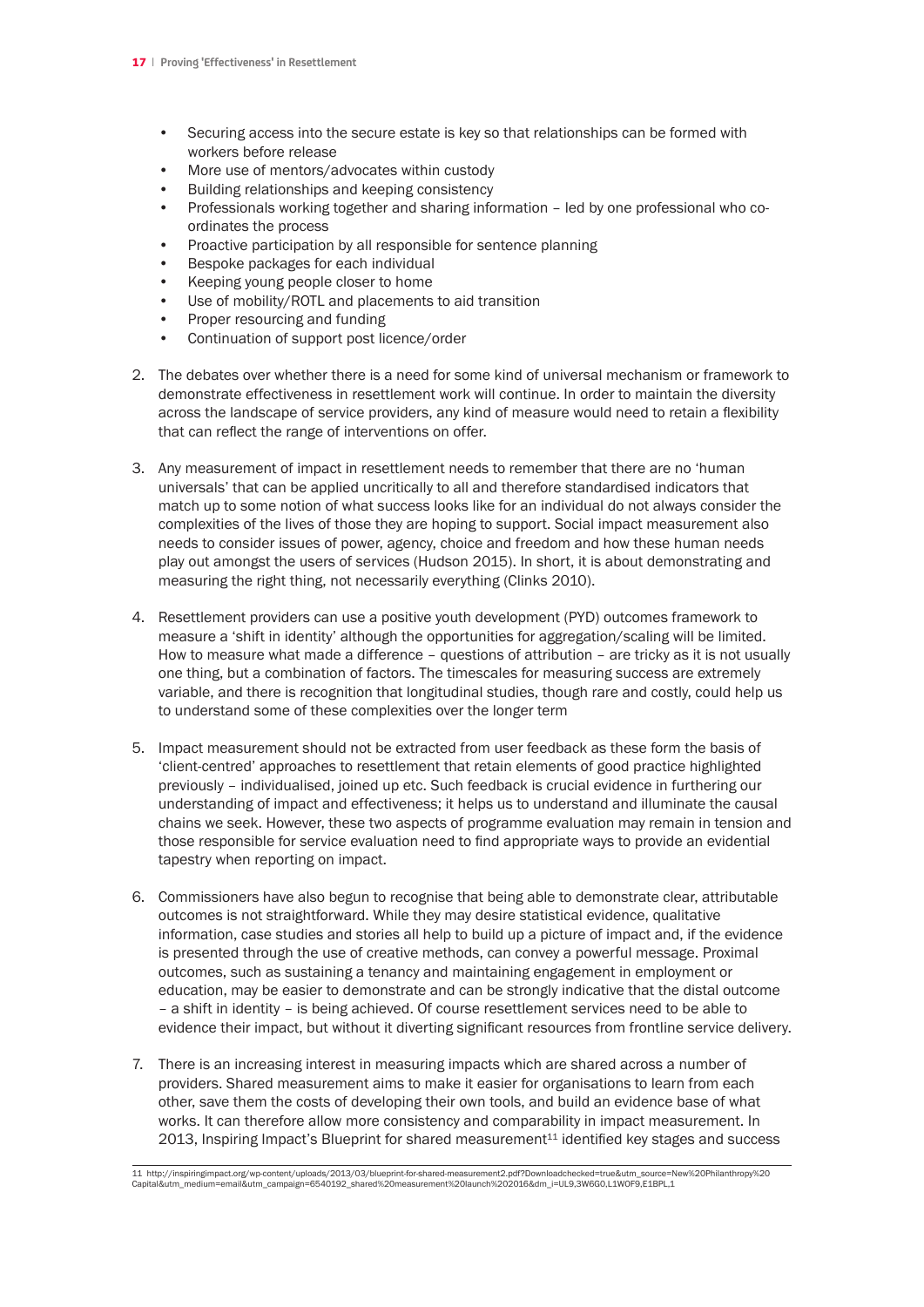factors in developing a shared measurement approach. The work they have undertaken explores the conditions necessary for shared measurement, as well as the key factors in developing, designing, scaling and sustaining approaches.

- 8. Commissioners are also looking for ways to co-commission services in order to increase their impact across issues or larger localities, thereby achieving even greater value for money. Opportunities for services to bid jointly with others, for example Police and Crime Commissioners, is deemed very attractive and adds greater value to an application especially if services can demonstrate that they will add value or secure match funding from other commissioners. After all, key priorities for local authorities, CRCs and police and crime commissioners include the prevention of offending as well reducing reoffending (Clinks 2010).
- 9. What if both commissioners and providers looked for the things that worked, and tried to replicate them, rather than a focus upon creating something different and new? This is the approach taken by Realising Ambition<sup>12</sup>, a £25 million Big Lottery Fund programme supporting the replication of evidence-based and promising services designed to improve outcomes for children and young people. For Raising Ambition, good replication allows for innovative practice as it is a sequential development of earlier work and gives providers opportunities to test initiatives that have worked elsewhere in new contexts. Skilful providers are able to identify what needs to stay the same, core services, and what needs to change to make it relevant within the new context. The five key ingredients of successful replication are:

"A tightly defined service; effectively and faithfully delivered to those who can benefit from it; that provides confidence that outcomes have improved; that is cost-beneficial and scaleable; and that is delivered by an organisation that uses evidence to learn and adapt, as required."

Realising Ambition 2015

### **Conclusion**

So, does measuring effectiveness in resettlement work with young people matter? Yes, it does. There is a huge amount of energy and money being spent in assisting organisations to measure their impact through the generation of relevant evidence. However, we must remember that evidence is never an absolute truth, it is often contingent for a number of reasons and therefore the application of notions of evidence-based practice or evidence-based commissioning will never demonstrate the same outcomes without the necessary caveat of 'context'. As a result, it would be appropriate to consider a more nuanced approach which encompasses the best of what we know and looks to develop our understanding of the interventions we make through 'practice-based evidence' rather than being wedded to other's expectations of 'evidence-based practice'.

Professionals across the youth justice sector want to demonstrate the difference their interventions make to the lives of the young people they work with. However, the response to the "What works?" question is not the only evidence we need to use. There are a number of other questions we need to address, as different stakeholders will have different interests in the answers, for example:

- 1. Is the need for the service established?
- 2. Is the project reaching those it was intended to support?
- 3. Are the young people fully engaged with the service and do they contribute to service development?
- 4. Is it being delivered to an appropriate quality or standard?
- 5. Is there existing evidence to support the view that by doing X, Y is likely to occur?
- 6. How much does it cost and is it offering value for money?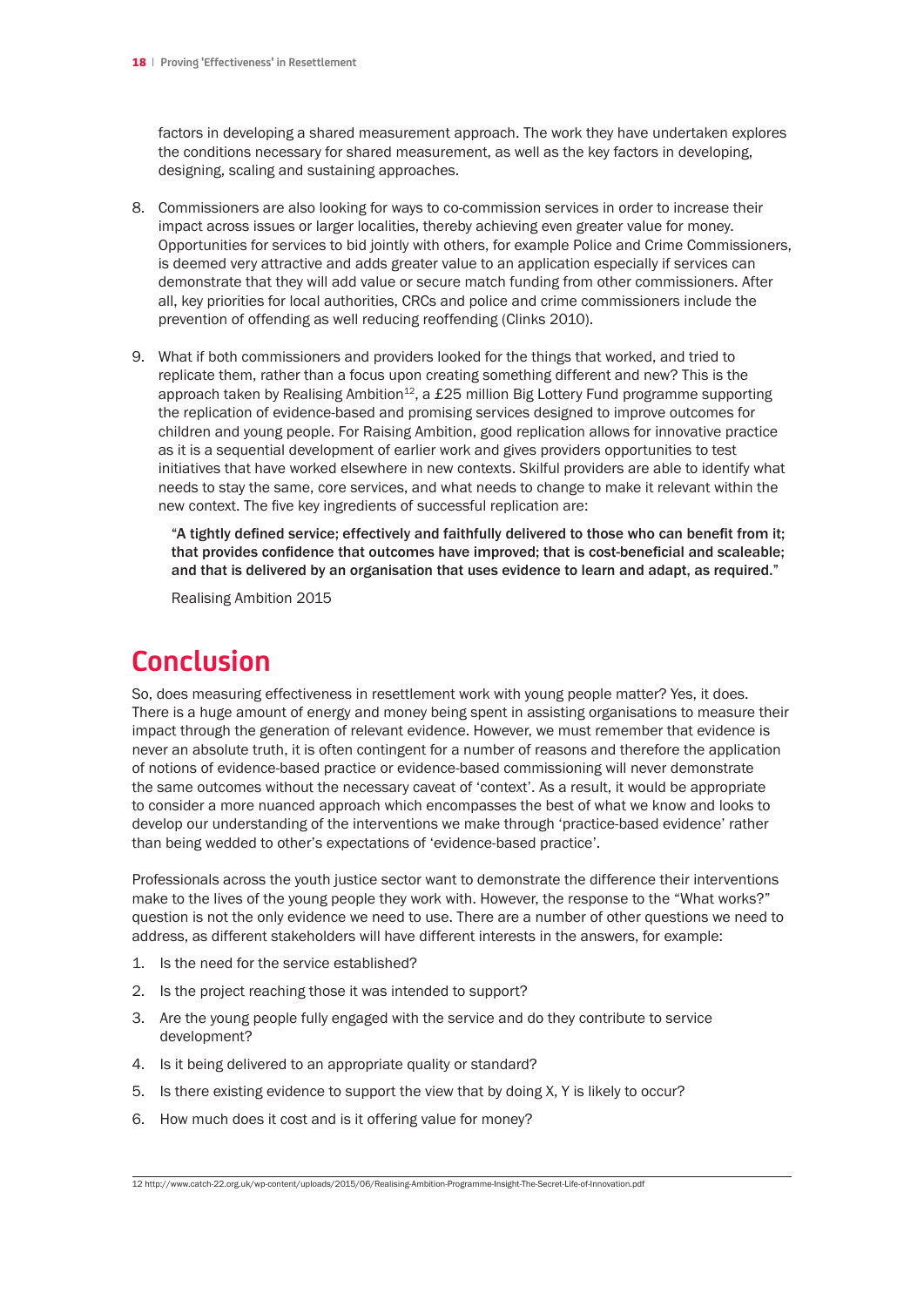For Tim Hobbs (2015), evidence gives us 'confidence', and its starting point has to be ensuring that our data collection methods are fit for purpose. While it is recognised that the more robust such methods can be, the greater the potential for demonstrating impact regardless of method, its analysis should increase our confidence in what we are doing and why.

Measurement, whether in outcomes or other indicators, is never neutral; we have much to learn from service user feedback. The sector needs to address who is setting the standard and reclaim the agenda to ensure that the appropriate evidence is being taken into account, and that this is predicated on the young person being central to the debate. Such a discussion will inevitably consider what 'effective resettlement' looks like, and how that understanding can become embedded across policy reforms, contract specifications, supply chains, collaborative working relationships, evidence gathering, and, in individually tailored and holistic resettlement plans.

The ongoing Taylor Review of Youth Justice published an interim report on its preliminary findings on 9th February 2016.<sup>13</sup> It begins to signpost the future direction of what we currently recognise as the youth justice sector and the challenges in separating responsibilities for the sector between central and local government. In particular, it identifies a clear intention to further devolve processes and budgets to local areas in order to avoid some of the difficulties associated with the transition for young people from custody. In this way, the intention would be for local partners to design and commission services for vulnerable groups of young people, for example, mental health services, while also supporting a smoother transition from custody and aid the integration back into the community.

The direction of travel identified in the interim report suggests that the need to demonstrate the effectiveness of resettlement work will only gain momentum as new commissioning opportunities become available locally. This will require sufficient political will, resources, and operational protocols in place between relevant partners who are prepared to work together in new models of delivery. This should initiate a new, honest and critical debate about what professionals should be measuring and how they can evidence their impact in resettlement work with young people, which may also include the development of a range of tools that are fit for this purpose.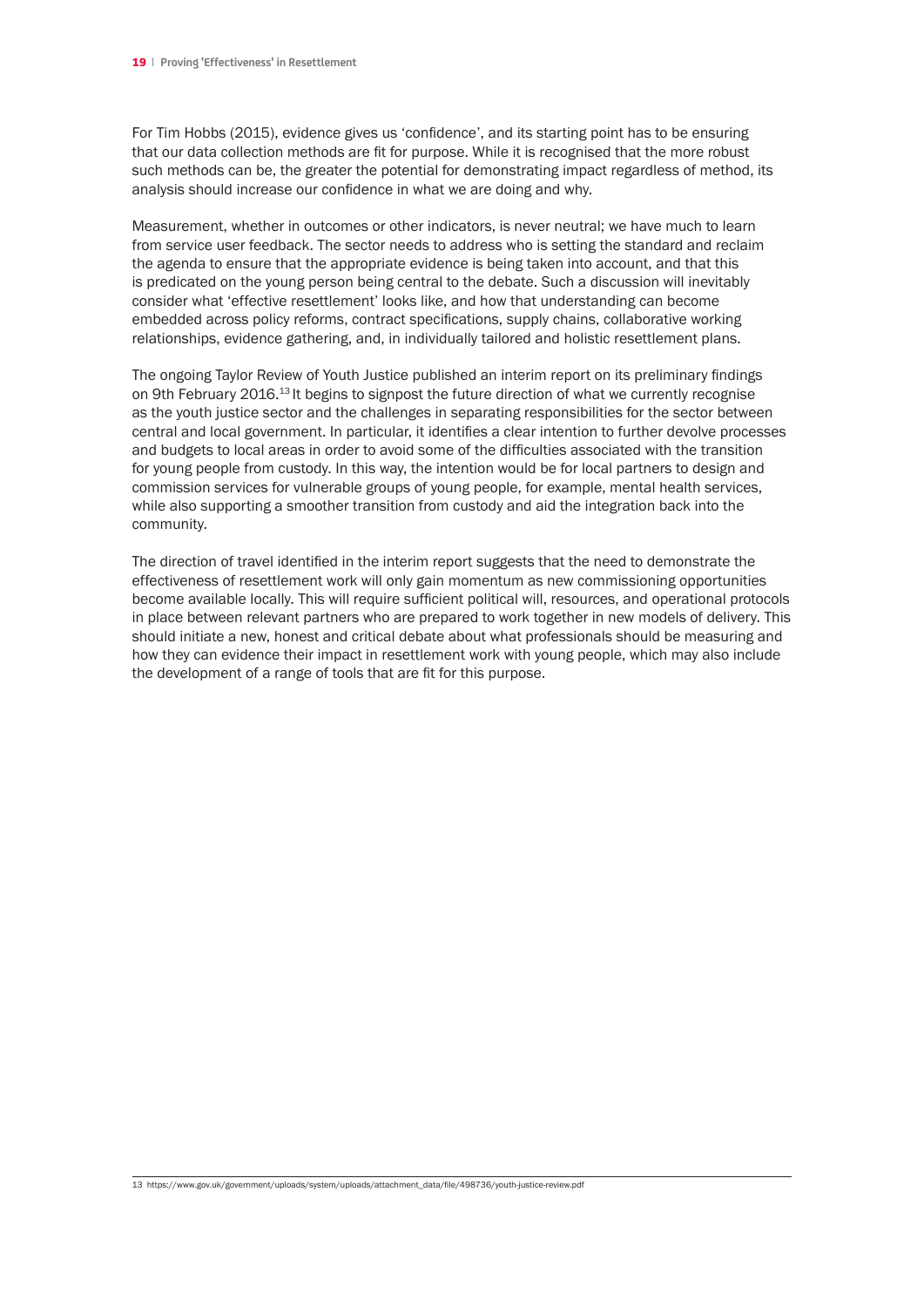### **References**

Arrivo Consulting (2013) Learning from projects working with ex-offenders, Glasgow: Big Lottery

Bateman, T. (2015) The state of youth justice 2015: An overview of trends and developments, London: NAYJ

Bateman, T., Hazel, N. and Wright, S. (2013) Resettlement of young people leaving custody – Lessons from the literature, London: Beyond Youth Custody/Nacro

Butts, J.A., Bazemore, G. and Meroe, A.S., (2010). Positive Youth Justice: Framing Justice Interventions Using the Concepts of Positive Youth Development, Washington D.C.: Coalition for Juvenile Justice.

BYC (2015) Effective resettlement of young people: Lessons from Beyond Youth Custody, London: Nacro

BYC (2016) Resettlement work with young people: Using individual case studies to assess costs and benefits, London: Nacro

Campbell, D. T. (1973) 'The Social Scientist as Methodological Servant of the Experimenting Society' in Policy Studies Journal Volume 2, Issue 1, pp. 72–75

Cartwright, N. (2007) 'Are RCTs the Gold Standard?' in BioSocieties 2, pp. 11–20

Centre for Youth Impact (2015) http://www.youth-impact.uk/impact-magazine/what-were-reading/setting-standard-what-can-socialimpact-measurement-learn-feedback

Centre for Youth Impact (2014) Outcomes Frameworks: a guide for providers and commissioners of youth services, London: Cabinet **Office** 

Centre for Justice Innovation (2015) Valuing youth diversion: Making the case, London: CJI

Dartington Social Research Unit. (2013). Design and Refine: Developing effective interventions for children and young people, Dartington, England: Dartington Social Research Unit

Funnell, S. & Rogers, P. (2011). Purposeful Programme Theory. Effective use of theories of change and logic models, San Francisco: Jossey-Bass

Goodfellow, P. Wilkinson, S., Hazel, N., Bateman, T., Liddle, M., Wright, S., Factor, F. (2015) Effective resettlement of young people, London: Beyond Youth Custody

Goldstein. (2002), Designing Social research for the 21st Century. Professorial address University of Bristol (14.10.2002)

Goodman, R., Meltzer, H., Bailey, V., (1998) 'The Strengths and Difficulties Questionnaire: A pilot study on the validity of the self-report version' in European Child and Adolescent Psychiatry, No 7, pp. 125-130

Haines, K. and Case, S. (2015) Positive Youth Justice: Children First, Offenders second, Policy Press: Bristol

Hatry, H.P., 1996. Measuring program outcomes: A practical approach, Alexandria, VA: United Way of America

Hughes, M. and Traynor, T., 2000. 'Reconciling process and outcome in evaluating community initiatives', Evaluation, 6(1), pp. 37-49

Hudson, M. (2015) Setting the standard: What can social impact measurement learn from feedback? Available at: http://www.youthimpact.uk/search/node/Setting%20the%20standard (accessed 05.01.16)

Hurley, M. & Pitts, J. (2015) Effective Intervention in Gang Affected Neighbourhoods, Unpublished: University of Bedfordshire

James, C. (2011) Theory of Change Review. A report commissioned by Comic Relief, Comic Relief: available online at: http://mande. co.uk/2012/uncategorized/comic-relief-theory-of-change-review/ (accessed 05.01.16)

Keevers, L. et al. (2012), 'Made to measure: taming practices with results-based accountability'. Organization Studies, 33, pp. 97–120

Lewin, K. (1946) 'Action research and minority problems' in Journal of Social Issues Volume 2 (4): pp. 34–46

Lewin, K. (1951) Field theory in social science: selected theoretical papers (edited by Dorwin Cartwright)

Lowe, T. (2013) 'New development: The paradox of outcomes – the more we measure, the less we understand' in Public Money & Management, 33 (3) pp. 213-216

McIntosh, P., (2010). Action research and reflective practice: Creative and visual methods to facilitate reflection and learning, London: Routledge

Maruna, S., Immarigeon, R. and LeBel, T.P., (2011). Ex-offender reintegration: Theory and practice. After crime and punishment: Pathways to offender reintegration, London: Routledge

Mayne, J., (2008). Contribution analysis: An approach to exploring cause and effect, ILAC Brief Number, 16

Ministry of Justice (2015) Youth custody report: May 2015 Source: https://www.gov.uk/government/statistics/youth-custody-data [accessed 16.07.2015

Ministry of Justice (2013). Results from the Offender Management Community Cohort Study (OMCCS): Assessment and sentence planning. Online: https://www.gov.uk/government/publications/offender-management-community-cohort-study-baseline-technicalreport [last accessed 23.10.13].

McAra, L. and McVie, S. (2007) 'Youth justice? The impact of system contact on patterns of desistance from offending', in European journal of criminology, 4(3), pp.315-345.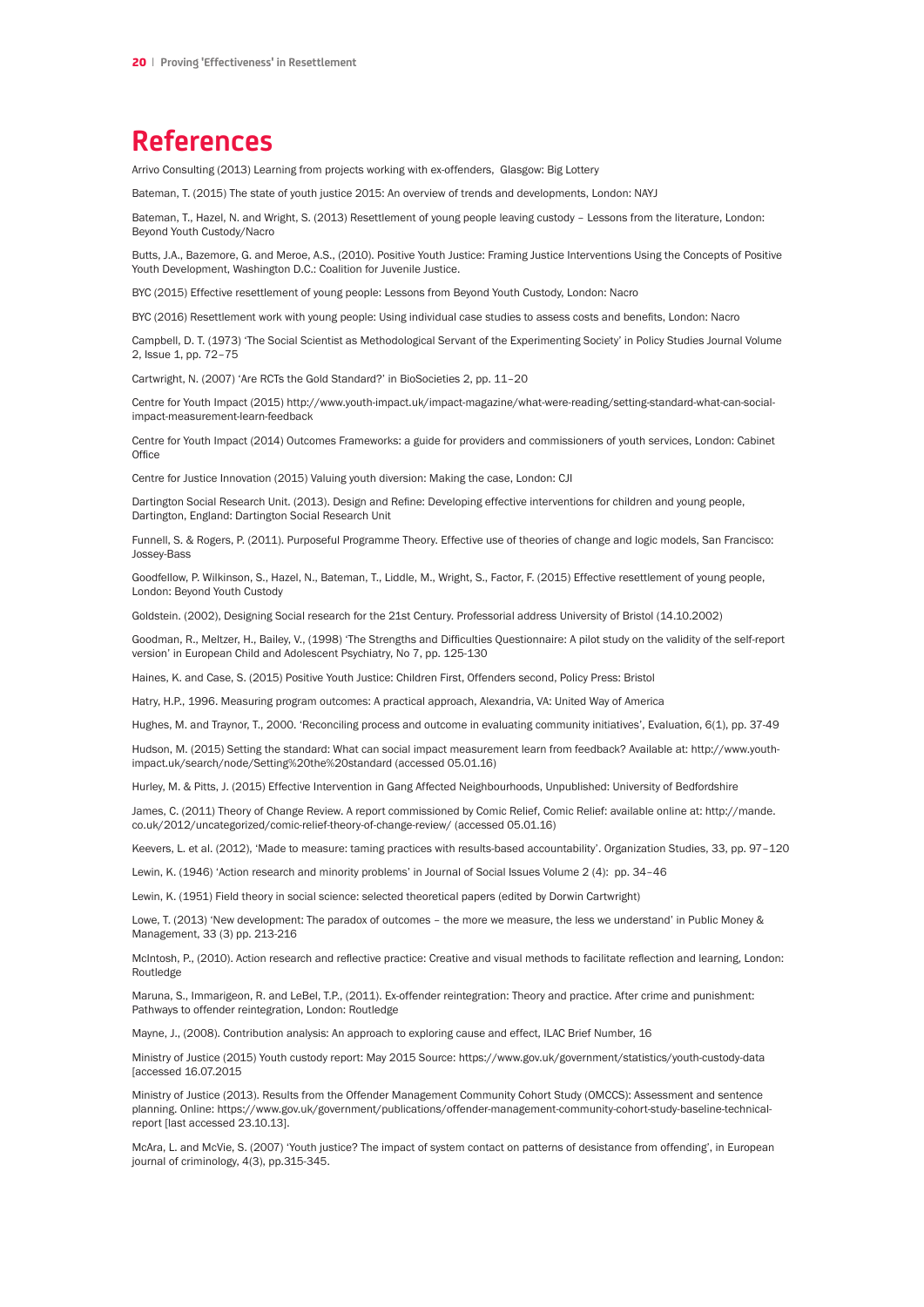McNeill, F., Farrall, S., Lightowler, C., Maruna, S., 2012. How and why people stop offending: Discovering desistance. IRISS Insights No.15. Online: http://www.iriss.org.uk/resources/how-and-why-people-stop-offending-discovering-desistance [last accessed 23.10.13].

New Philanthropy Capital (2011) Children's Wellbeing Measure. Available at http://www.well-beingmeasure.com

NOMS Commissioning Intentions (2012)

http://www.justice.gov.uk/downloads/about/noms/commissioning-intentions-2013-14-oct12.pdf [last accessed 23.10.13].

Nichols, G. and Crow, I., (2004) 'Measuring the impact of crime reduction interventions involving sports activities for young people' in The Howard Journal of Criminal Justice, 43(3), pp.267-283

Pawson, R. and Tilley, N. (1997) Realistic Evaluation, Thousand Oaks, California: Sage Publications

Perrin, B. (2006) Moving from outputs to outcomes, Washington DC: World Bank

Peters, C.S. and Myrick, S., 2011. 'Juvenile recidivism–measuring success or failure: Is there a difference' in Corrections Today, 74(1), pp.33-35

http://project-oracle.com/uploads/files/EvidenceDigest01\_v5\_electron\_version\_151015.pdf

Proscio, T. (2000) In Other Words: A Plea for Plain Speaking in Foundations, New York: The Edna McConnell Clark Foundation.

Raynor, P. (2004) 'Opportunity, motivation and change: some findings from research on resettlement' in Burnett, R and Roberts, C (eds) What works in Probation and Youth justice: developing evidence based practice, Cullompton: Willan

Raising Ambition (2013) The Secret Life of Innovation: Replication, Defining success in replicating effective services for children and young people, Dartington: Dartington Research Unit

Realising Ambition (2015) 'Evidence is Confidence. How to create a richer evidential tapestry' in Programme Insights Issue 2: Available at: http://www.catch-22.org.uk/wp-content/uploads/2015/11/Realising-Ambition-Programme-Insight-Evidence-is-Confidence.pdf

The National Audit Office (2010) The Youth Justice System in England and Wales: Reducing offending by young people, London: Ministry of Justice

Youth Justice Board (2015) Reducing reoffending: furthering our understanding https://www.gov.uk/government/uploads/system/ uploads/attachment\_data/file/479708/Reoffending\_Furthering\_Our\_Understanding.pdf (accessed 11.12.15)

Haines, K., and Case, S. (2015) Positive Youth Justice: Children First, Offenders second, Policy Press: Bristol

Hatry, H. P. (1996) Measuring Program Outcomes: A Practical Approach, Alexandria, VA: United Way of America

Schulman, S. and Davies, T., (2007). Evidence of the impact of the 'youth development model'on outcomes for young people – a literature review. Available at:http://timdavies.org.uk/files/Davies%20and%20Schulman%20%20Positive%20Youth%20 Development%20Literature%20Review.pdf (accessed 16.12.15)

Scriven, M. (1991) Evaluation Thesaurus, Newbury Park, CA: Sage

Scriven, M. (1994). 'The fine line between evaluation and explanation' in Evaluation Practice, 15, 75-77

Shalock, R.L. & Bonham, G.S. (2003) 'Measuring outcomes and managing for results' in Evaluation and Program Planning, No. 26 pp. 229-235

Smith, A. (1994) 'Introduction and Overview' in Kiresuk, T, J., Smith, A., and Cardillo, J,E (Eds) Goal Attainment Scaling: Applications, Theory and Measurement. pp. 1-14, New Jersey: Lawrence Erlbaum Associates, Inc

Smith, G.R.(1997) 'Implementing outcomes management systems in mental health settings' in Psychiatric Services No. 48, p. 3

Stein, D. and Valters, C. 'Understanding 'Theory of Change' in international development: A review of existing knowledge' available at www.learningforsustainability.net/evaluation/theoryofchange.php (accessed 05.01.16)

Stern, E., Stame, N., Mayne, J., Forss, K.,Davies, R. and B. Befani (2012), 'Broadening the range of designs and methods for impact evaluations. Report of a study commissioned by the Department for International Development, DFID Working Paper 38, London

The Young Foundation (2012) An Outcomes Framework for Young People's Services, available at http://www.youngfoundation.org/ publications/reports/an-outcomes-framework-youngpeoples-services.

Vogel, I. (2012) Review of the use of 'Theory of Change' in international development, Review Report, London: Department for International Development http://www.dfid.gov.uk/r4d/pdf/outputs/mis\_spc/DFID\_ToC\_Review\_VogelV7.pdf (accessed 05.01.16)

Weiss, C. ( 1997). 'How Can Theory-Based Evaluation Make Greater Headway?' in Evaluation Review, Vol. 21, No. 4

Widdershiven, G. & Sohl, C. (1999) in Abma, T. (ed) Telling Tales: on evaluation and narrative, Advances in program Evaluation, Grennwich: JAI Press, pp. 109-128

Wigboldus, S. and Brouwers, J. (2011): 'Rigid plan or vague vision: How precise does a ToC need to be?', Discussion paper, Theory of Change, Hivos available at: http://www.hivos.net/Hivos-Knowledge-Programme/Themes/Theory-of-Change/E-dialogues/E-dialogue-2 (accessed 24.10.15)

Wright, S., Hazel, N. & Bateman, T. (2014) Engaging Young People in Resettlement: a Practitioners Guide, London: Nacro